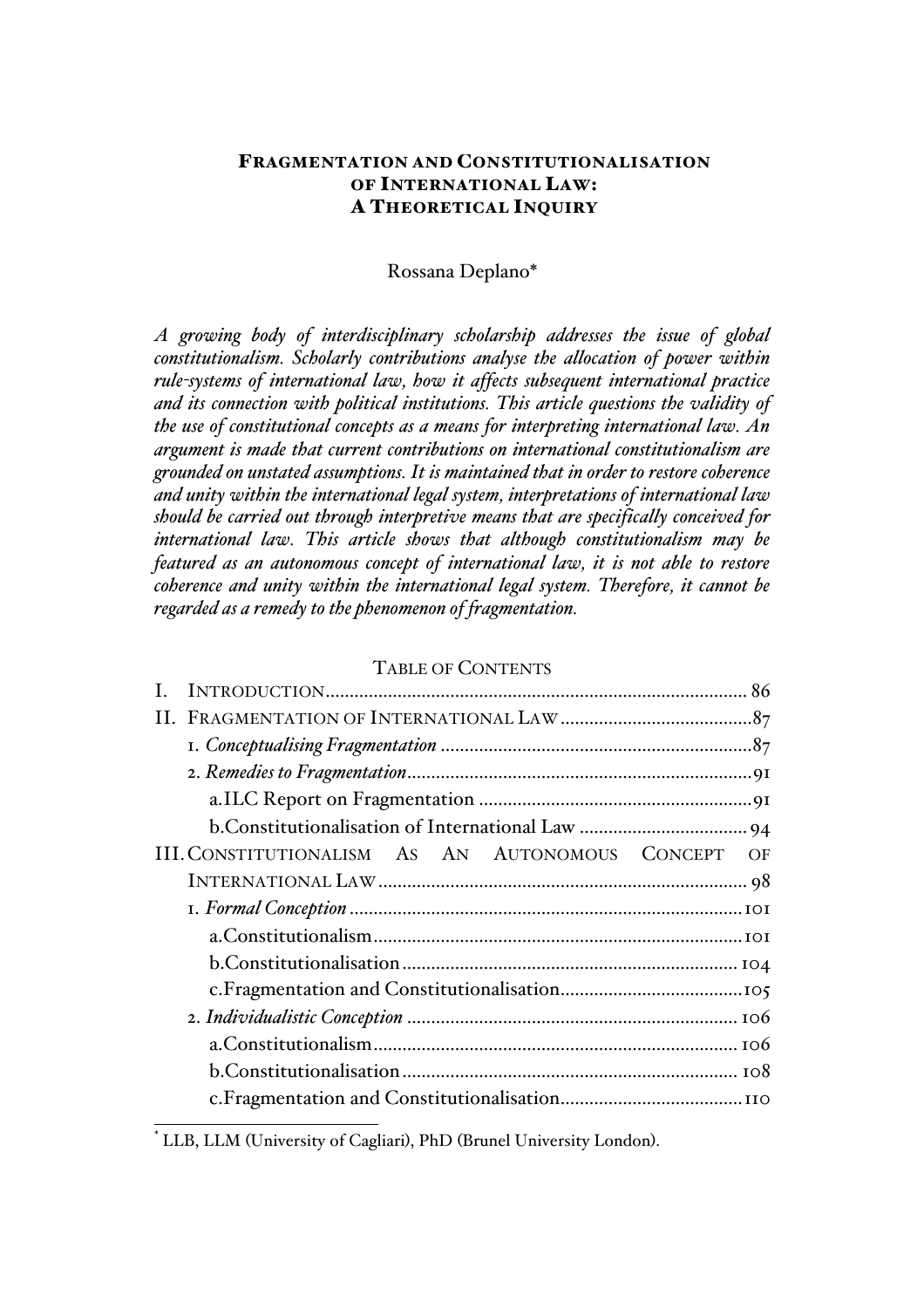# I. INTRODUCTION

It is widely recognised that international law is becoming increasingly fragmented into various fields governed by own principles and rules. Known as the phenomenon of fragmentation, such a functional specialization is generally regarded as a characteristic of modern international law. From international legal perspective, there are two main methodological approaches to fragmentation. The first one is represented by the Report on Fragmentation of the International Law Commission (ILC) of 2006.<sup>1</sup> It establishes a set of basic guidelines on normative conflicts and is entirely based on provisions of the Vienna Convention on the Law of Treaties (VCLT) of 1969.<sup>2</sup> The second one is represented by the idea of constitutionalisation of international law. This is a theoretical approach and refers to the process of constitutionalisation of both the entire international legal system and functional regimes of international law.

Existent approaches to fragmentation aim at restoring coherence and unity within international law. Although there is no universally accepted definition of either fragmentation or international law, $3$  proponents of the constitutionalisation of international law assume that fragmentation is a characteristic of modern international law. However, the main problem associated with the idea of constitutionalisation is that, in light of the uncertainty surrounding the phenomenon of fragmentation, the ultimate purpose of scholarly contributions on constitutionalisation becomes questionable. Such contributions fail to provide any terminological or theoretical justification for the use of constitutional language in international law. Equally they do not provide any definition of fragmentation, which is the problem they are trying to redress. An argument is therefore made that although the nature of contested concepts can be maintained in relation to any key concept in law in general, and international law in particular, conceptions of international constitutionalism turn out to be grounded on unstated assumptions.

<sup>&</sup>lt;sup>1</sup> ILC, 'Fragmentation of International Law: Difficulties Arising from the Diversification and Expansion of International Law' (13 April 2006) UN Doc A/CN.4/L.682.

<sup>&</sup>lt;sup>2</sup> Vienna Convention on the Law of Treaties (adopted 23 May 1969, entered into force 27 January 1980) (1969) 8 ILM 679 (VCLT).<br><sup>3</sup> Tai-Heng Cheng, 'Making International Law without Knowing What It Is' (2011)

<sup>10</sup> Washington University Global Studies L Rev 1.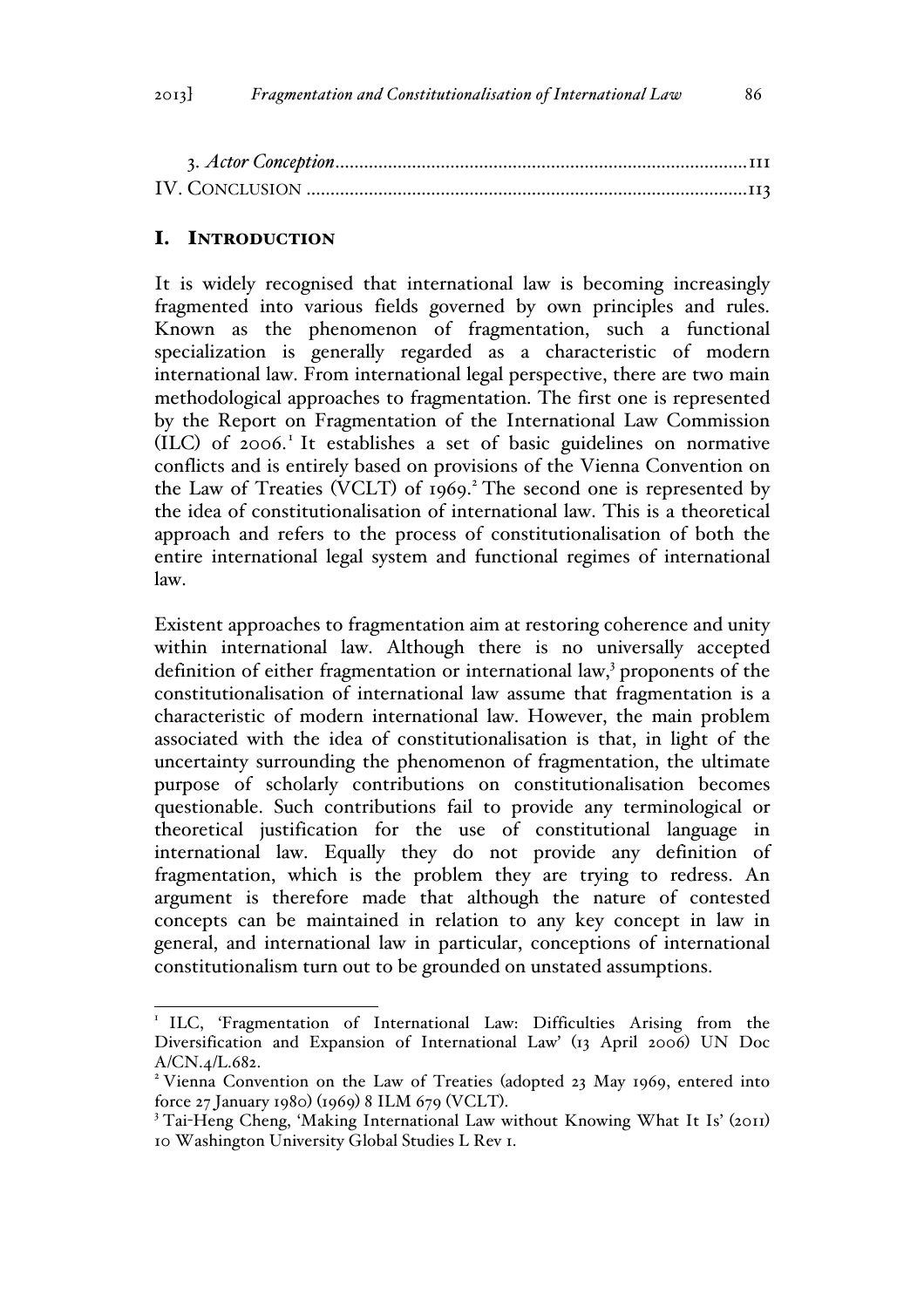This article questions the validity of the use of constitutional concepts as a means for interpreting international law in general, and restoring coherence and unity within international law in particular. By pursuing a theoretical inquiry into the structural nature of international law, it aims to establish whether constitutional interpretations of international law are able to address concerns of coherence of conflicting provisions of international law and, therefore, represent a remedy to the phenomenon of fragmentation. To that end, the analysis is articulated into two strands. On one hand, it provides an account of existent conceptions of global constitutionalism. For the purpose of this article, the inquiry is limited to conceptions of constitutionalism beyond the state and does address issues of comparative constitutional law. On the other hand, it shows that, in theory, constitutionalism may be conceived as an autonomous concept of international law rather than a concept derived by analogy from the domestic conception of constitutionalism. Hence, by featuring international constitutionalism as a methodological approach to fragmentation with own characteristics, the article contributes a framework for further advancing the theory of constitutionalism beyond the state.

This article is divided into two parts, followed by some final remarks. Section 2 conceptualises the relationship between fragmentation and constitutionalisation of international law. It examines substantive issues underlying the idea of fragmentation and provides an account of existent remedies thereto. Section 3 examines issues of autonomy and originality of constitutionalism as a methodological approach to fragmentation. It explores the idea of constitutionalism as an autonomous concept of international law.

# II. FRAGMENTATION OF INTERNATIONAL LAW

#### 1. *Conceptualising Fragmentation*

The idea of fragmentation of international law is generally regarded as a phenomenon associated with the globalization of international society, especially the economic side of globalization.<sup>4</sup> Although there is no universally accepted definition, international legal scholars maintain that fragmentation consists of the development of highly specialised fields of

<sup>&</sup>lt;sup>4</sup> Malcolm N Shaw, *International Law* (6<sup>th</sup> ed, CUP 2008) 66; Joel P Trachtman, *The Economic Structure of International Law* (Harvard University Press 2008) 196-207; Christian Leathley, 'An Institutional Hierarchy to Combat the Fragmentation of International Law: Has the ILC Missed an Opportunity?' (2007) 40 Intl L & Politics 259, 262-264.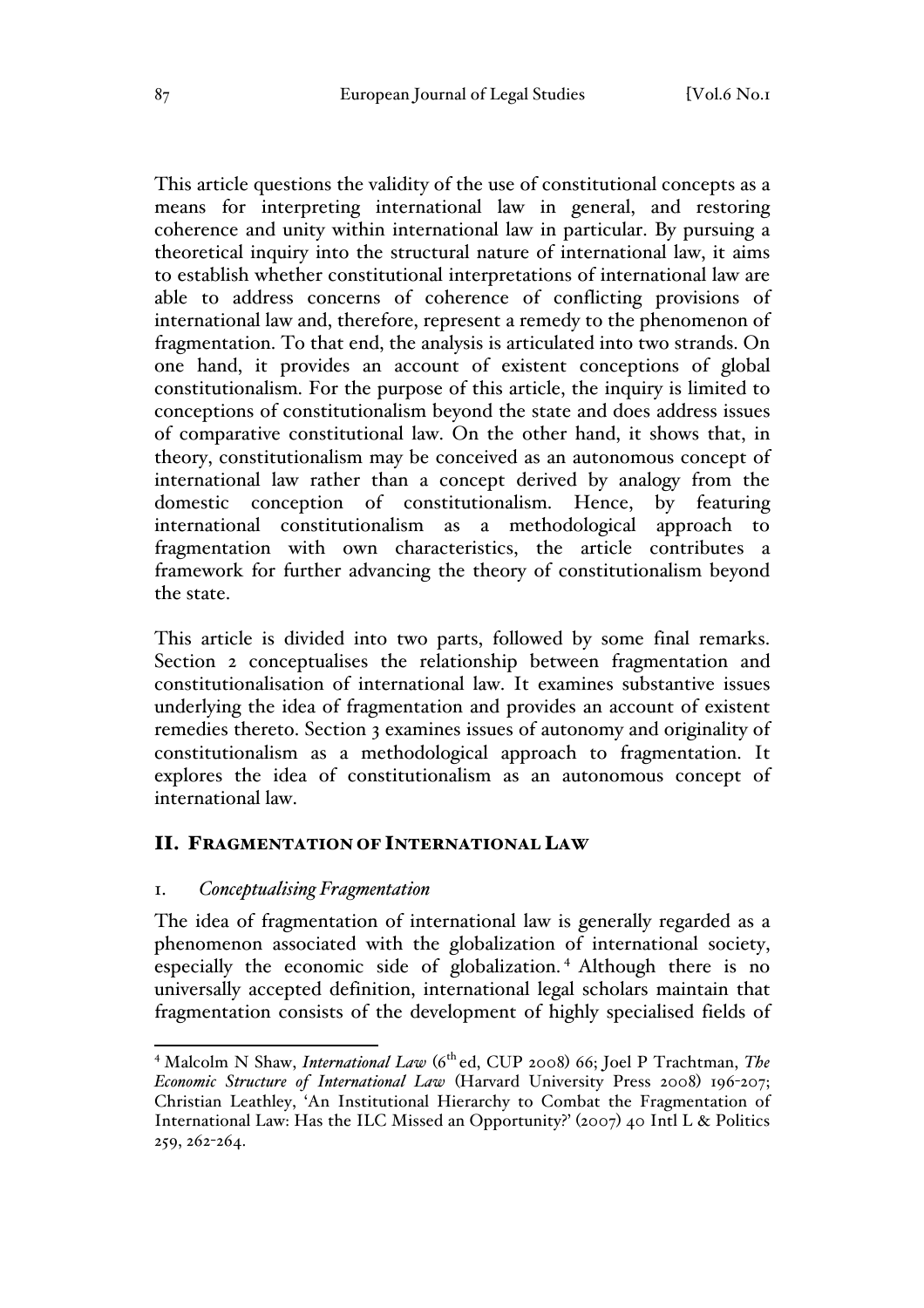international law. Accordingly, some acknowledge that fragmentation is a technical problem rooted on conceptual matters. Martineau, for instance, writes that 'the possibility of a debate on fragmentation presupposes that people disagree on how the tension between unity and diversity [in international law] is and should be managed'.<sup>5</sup> Others recognise that it is a technical problem stemming from procedural matters. Koskenniemi and Simma, for example, refer to fragmentation as the manifold act of transposition of technical expertise from the national to the international context. <sup>6</sup> Finally, others identify fragmentation with the interaction between conflicting rules and institutional practices culminating in the erosion of general international law.<sup>7</sup>

International legal scholars also argue that fragmentation is a characteristic of modern international law stemming from international practice.<sup>8</sup> The *MOX Plant* case of 2006,<sup>9</sup> for instance, is regarded as a prominent example of this phenomenon. The dispute concerned the construction of a nuclear power installation – the MOX plant – in Sellafield (United Kingdom) and involved three stages and three different jurisdictions.<sup>10</sup>

In the first stage, following several rounds of correspondence between the United Kingdom and Ireland which failed to address Ireland's concerns regarding the radioactive discharges of the MOX plant, Ireland instituted an international tribunal for violation of Article 9 of the Convention for the Protection of the Marine Environment of the North-East Atlantic (OSPAR Convention).<sup>11</sup> The OSPAR arbitral tribunal considered itself

<sup>&</sup>lt;sup>5</sup> Anne-Charlotte Martineau, 'The Rhetoric of Fragmentation: Fear and Faith in International Law' (2009) 22(1) LJIL 1, 27.

<sup>6</sup> Martti Koskenniemi, 'The Fate of Public International Law: Between Technique and Politics' (2007) 70 Modern L Rev 1, 4; Bruno Simma, 'Universality of International Law from the Perspective of a Practitioner' (2009) 20 EJIL 265, 270.

<sup>7</sup> Sahib Singh, 'The Potential of International Law: Fragmentation and Ethics' (2011) 24 LJIL 23, 24-25.

Benvenisti and Downs, for instance, argue that fragmentation consists of 'the increased proliferation of international regulatory institutions with overlapping jurisdictions and ambiguous boundaries'. Eyal Benvenisti and George W Downs, 'The Empire's New Clothes: Political Economy and the Fragmentation of International Law' (2007) 60 Stanford L Rev 595, 596; Pierre-Marie Dupuy, 'The Danger of Fragmentation or Unification of the International Legal System and the International Court of Justice' (1998-99) 31 NYU J Intl L & Politics 791.

<sup>&</sup>lt;sup>9</sup> Case C-459/03 *Commission of the European Communities v Ireland* [2006] ECR I-4635.<br><sup>10</sup> For a background on the litigation see, among many, Robin Churchill and Joanne<br>Scott, 'The Mox Plant Litigation: The First-Half

II Convention for the Protection of the Marine Environment of the North-East Atlantic (adopted 22 September 1992, entered into force 25 March 1998) (1993) 32 ILM 1072(OSPAR Convention). For extensive analysis of the case, see Malgosia Fitzmaurice, 'Dispute Concerning Access to Information Under Article 9 of the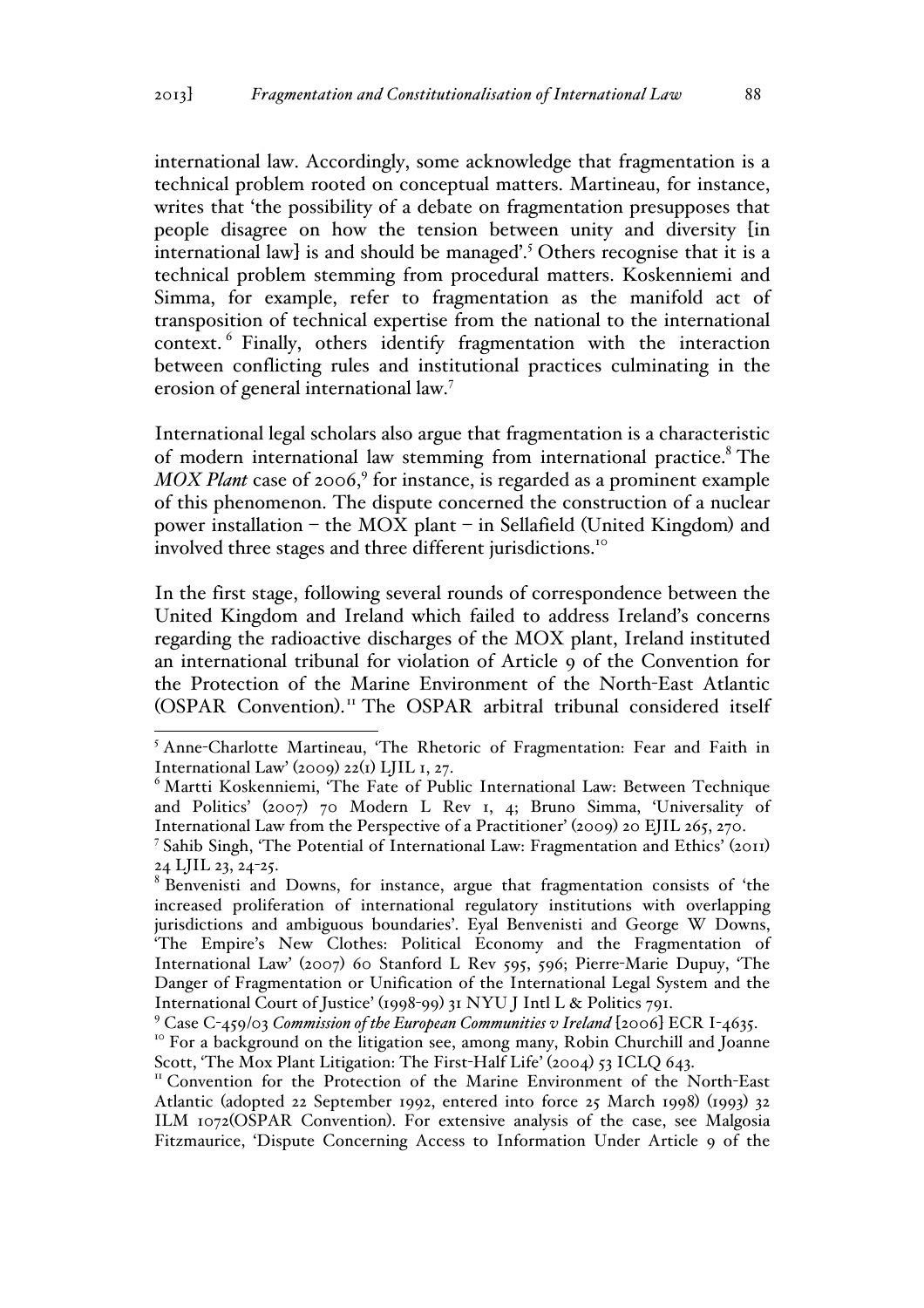competent to take into consideration only the provisions of the OSPAR Convention.12 It held that the United Kingdom had not violated the duty to make available the relevant information to Ireland under Article 9 of the OSPAR Convention.<sup>13</sup>

In the second stage, Ireland claimed a violation of the UN Convention on the Law of the Sea (UNCLOS) of 1982<sup>14</sup> for contamination of its water by the operation of the MOX plant. It brought proceedings against the United Kingdom pursuant to Article 287 UNCLOS, requesting the suspension of the MOX plant activities or, at least, interim measures.<sup>15</sup> The ITLOS took the view that, although competent, it would be necessary to determine whether itself or the European Court of Justice (ECJ) had definite jurisdiction to settle the dispute.<sup>16</sup> Thus, bearing in mind considerations of mutual respect and comity between the two judicial institutions, the ITLOS stayed the proceedings in order to avoid the risk of conflicting decisions.17 At the same time, the European Commission started an infringement procedure against Ireland<sup>18</sup> for violation of Article 292 of the European Community (EC) Treaty<sup>19</sup> and Article 193 of the Euratom Treaty.<sup>20</sup>

 OSPAR Convention *(Ireland* <sup>v</sup> *United Kingdom and Northern Ireland)*' (2003) 18 Intl J Marine and Coastal L 541.

<sup>13</sup> ibid para 106.

<sup>14</sup> Convention on the Law of the Sea (adopted 10 December 1982, entered into force 16 November 1994) 21 ILM 1261(UNCLOS). <sup>15</sup> International Tribunal for the Law of the Sea (ITLOS), *The Mox Plant Case* (Ireland

v United Kingdom) (request for provisional measures) (2003) 41 ILM 405. For a comment, see Chester Brown, 'International Tribunal for the Law of the Sea: Provisional Measures before the ITLOS: The MOX Plant Case' (2002) 17 J Intl Maritime and Coastal L 267.

<sup>16</sup> For a detailed comment on this issue, see Barbara Kwiatkowska, 'The *Ireland v United Kingdom* (Mox Plant) Case: Applying the Doctrine of Treaty Parallelism' (2003) 18 J Intl Maritime and Coastal L 13.

<sup>17</sup> International Tribunal for the Law of the Sea (ITLOS), *The Mox Plant case* (Ireland v United Kingdom) (suspension of proceedings on jurisdiction and merits, and

request for further provisional measures) (2003) 42 ILM 1187, especially para 29, 1191.<br><sup>18</sup> Case C-459/03 *Commission of the European Communities v Ireland* (MOX plant case) [2006] ECR I-4635. On this issue, see Gao Jianjun, 'Comments on *Commission of the European Communities v. Ireland*' (2008) 7 Chinese J Intl L 417.

 $19$  Now art 344 of the Consolidated Version of the Treaty on the Functioning of the

European Union [2010] OJ C 83/47(TFEU).<br><sup>20</sup> Treaty Establishing the European Atomic Energy Community (adopted 25 March 1957, entered into force 1 January 1958) 298 UNTS 167(Euratom Treaty).

<sup>&</sup>lt;sup>12</sup> Dispute Concerning Access to Information Under Article 9 of the OSPAR Convention *(Ireland versus United Kingdom of Great Britain and Northern Ireland)*, final award, 2 July 2003, UN Reports of Iternational Arbitral Awards 2006, vol XXIII 59, paras 85 and 92, <http://untreaty.un.org/cod/riaa/cases/vol\_XXIII/59-151.pdf> accessed 8 May 2013.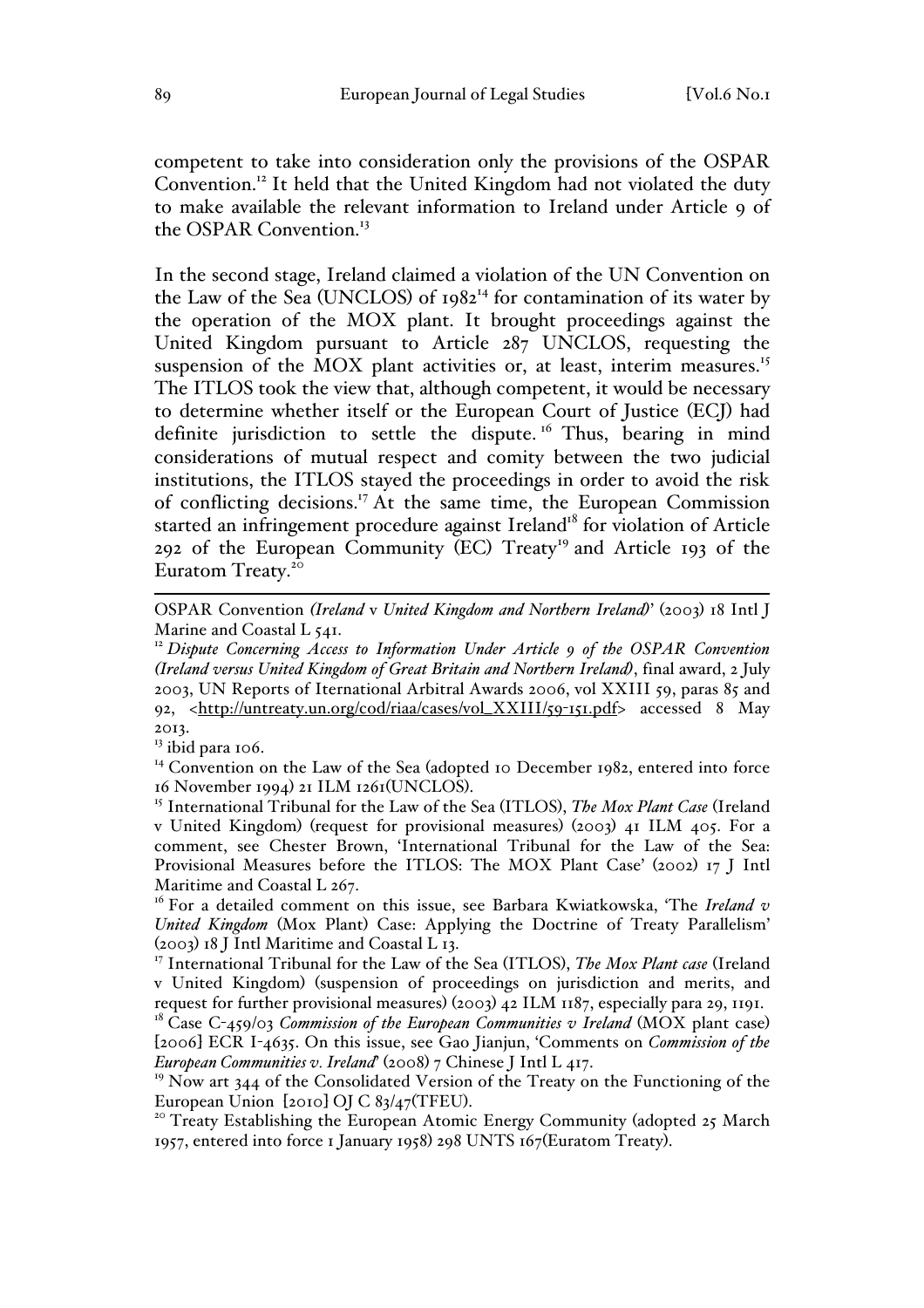In the third stage, the ECJ held that by establishing an arbitral tribunal for alleged violations of UNCLOS provisions by the United Kingdom, Ireland had violated EC law.<sup>21</sup> The ECJ recognised that both the EC and its members entered the UNCLOS as a mixed agreement,<sup>22</sup> and established that since mixed agreements have the same status within EC law as agreements concluded by the EC alone, they become integral part of EC law.<sup>23</sup> Hence, the ECJ concluded that it had exclusive jurisdiction under Article 292 EC Treaty<sup>24</sup> and found Ireland in breach of the duty to inform and consult the competent EC institutions prior to establishing the UNCLOS arbitral tribunal.<sup>25</sup>

Koskenniemi and Lavranos argue that, from the limited perspective of concerns of fragmentation, in this case the ECJ's decision avoided the fragmentation of EC law without taking into consideration other international provisions relevant to the dispute.<sup>26</sup> It thus contributed to the perceived fragmentation of international law.

Other case law shows that functional regimes of international law act like autonomous regimes. In *Kadi and Al-Barakaat*, <sup>27</sup> for example, the ECJ held that implementation of provisions of a UN Security Council's resolution by EU member states cannot violate certain basic human rights that are protected under EU law. It thus established the primacy of EU law over other norms of international law. Likewise, in the *Beef Hormone* case the Appellate Body of the World Trade Organization (WTO) decided that the precautionary principle developed under international environmental law was not binding under the WTO covered treaties<sup>28</sup> while in *EC-Biotech* the WTO panel held that some international treaties, such as the Biosafety

<sup>&</sup>lt;sup>21</sup> *Commission of the European Communities v Ireland* (n 9).<br><sup>22</sup> ibid para 61.

<sup>&</sup>lt;sup>23</sup> ibid para 69. On this issue, see Paul J Cardwell and Duncan French, 'Who Decides? The RCJ's Judgment in the MOX Plant Dispute' (2007) 19 J Env L 121, 123-124.

<sup>&</sup>lt;sup>24</sup> *Commission of the European Communities v Ireland*  $(n, q)$ , paras 63, 133 and 136.

<sup>&</sup>lt;sup>25</sup> ibid para 184.<br><sup>26</sup> Nikolaos Lavranos, 'Freedom of Member States to Bring Disputes Before Another Court or Tribunal: Ireland Condemned for Bringing the MOX Plant Dispute Before an Arbitral Tribunal. Grand Chamber Decision of 30 May 2006, Case C-459/03, Commission v Ireland' (2006) 2 Eur Constl L Rev 456, 465-466.

<sup>27</sup> Joined Cases C-402 and 415/05P *Yassin Abdullah Kadi and Al Barakaat International Foundation v Council of the European Union and Commission of the European Communities* [2008] ECR I-6351.

<sup>28</sup> WTO, *European Communities – Measures Concerning Meat and Meat Products–Report of the Panel* (13 February 1998) WT/DS26/AB/R [123]–[125].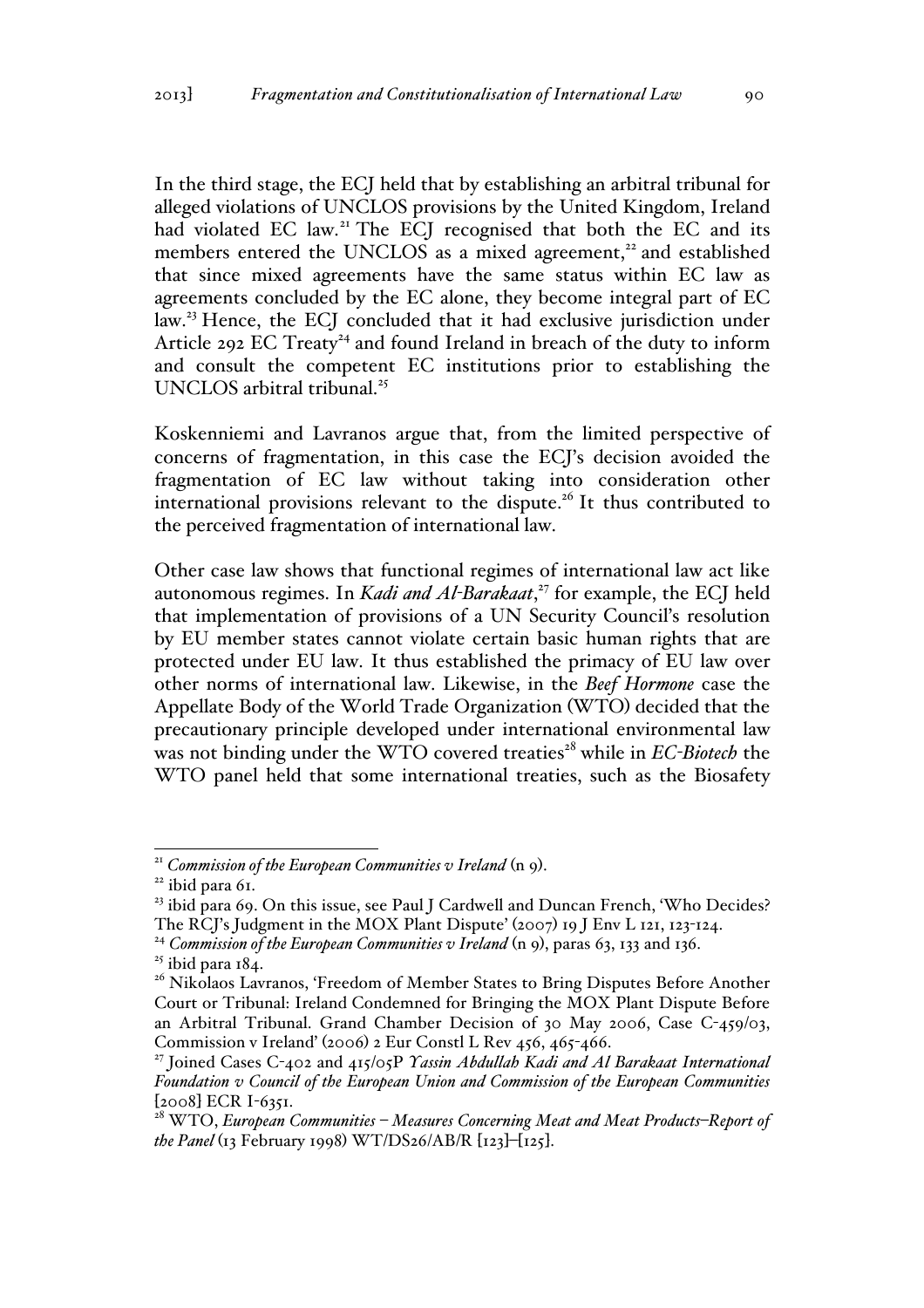Protocol, represent non binding informative law that could be taken into account in interpreting WTO agreements.<sup>29</sup>

Although the phenomenon of fragmentation may arguably be regarded as either the precondition or the consequence of the emergence of functional regimes of international law,<sup>30</sup> there is no agreement on which perspective is the correct one. Koskenniemi, for example, argues that, given the structural nature of autonomous regimes, the tendency of international courts and tribunals to interpret international law provisions from the perspective and within the limits of their own jurisdiction contributes to an uncertain process of development of international law:

It is not only that the boxes have different rules. Even if they had the same rules, they would be applied differently because each box has a different objective and a different ethos, a different structural bias… *whatever the rules*. 31

Despite the fact that international lawyers resort to different techniques to try to overcome the phenomenon of fragmentation, $32$  there is no agreement on the relationship between general rules and special rules of international law.<sup>33</sup> This prevents the formulation of a universally accepted hierarchy of the sources of international law, which would be used as the international law of normative conflicts.<sup>34</sup> Hence, fragmentation turns out to be a condition inherent to international law, that is to say, a phenomenon to be managed rather than a problem to be solved.

#### 2. *Remedies to Fragmentation*

#### a. ILC Report on Fragmentation

To restore unity in international law, scholars and practitioners rely upon two main approaches to fragmentation. The first one consists of the

 <sup>29</sup> WTO, *European Communities-Measures Affecting the Approval and Marketing of Biotech Products*–*Reports of the Panel* (29 September 2006) WT/DS291/R, WT/DS292/R, WT/DS293/R; Cartagena Protocol on Biosafety to the Convention on Biological Diversity (adopted 29 January 2000, entered into force 11 September 2003) (2000) 39 ILM (2000).<br><sup>30</sup> See (n 5) and (n 6).<br><sup>31</sup> Martti Koskenniemi, 'International Law: Constitutionalism, Managerialism and

the Ethos of Legal Education' (2007) 1 EJLS <http://www.ejls.eu/1/3UK.htm> accessed *14 January 2013 (emphasis original).* <sup>32</sup> As discussed in sec 2.2 below.

<sup>&</sup>lt;sup>33</sup> See text (n 37).<br><sup>34</sup> Koskenniemi argues that '[t]he choice of the frame determine[s] the decision. But for determining the frame there is no meta-regime, directive or rule'. Koskenniemi (n 6) 6.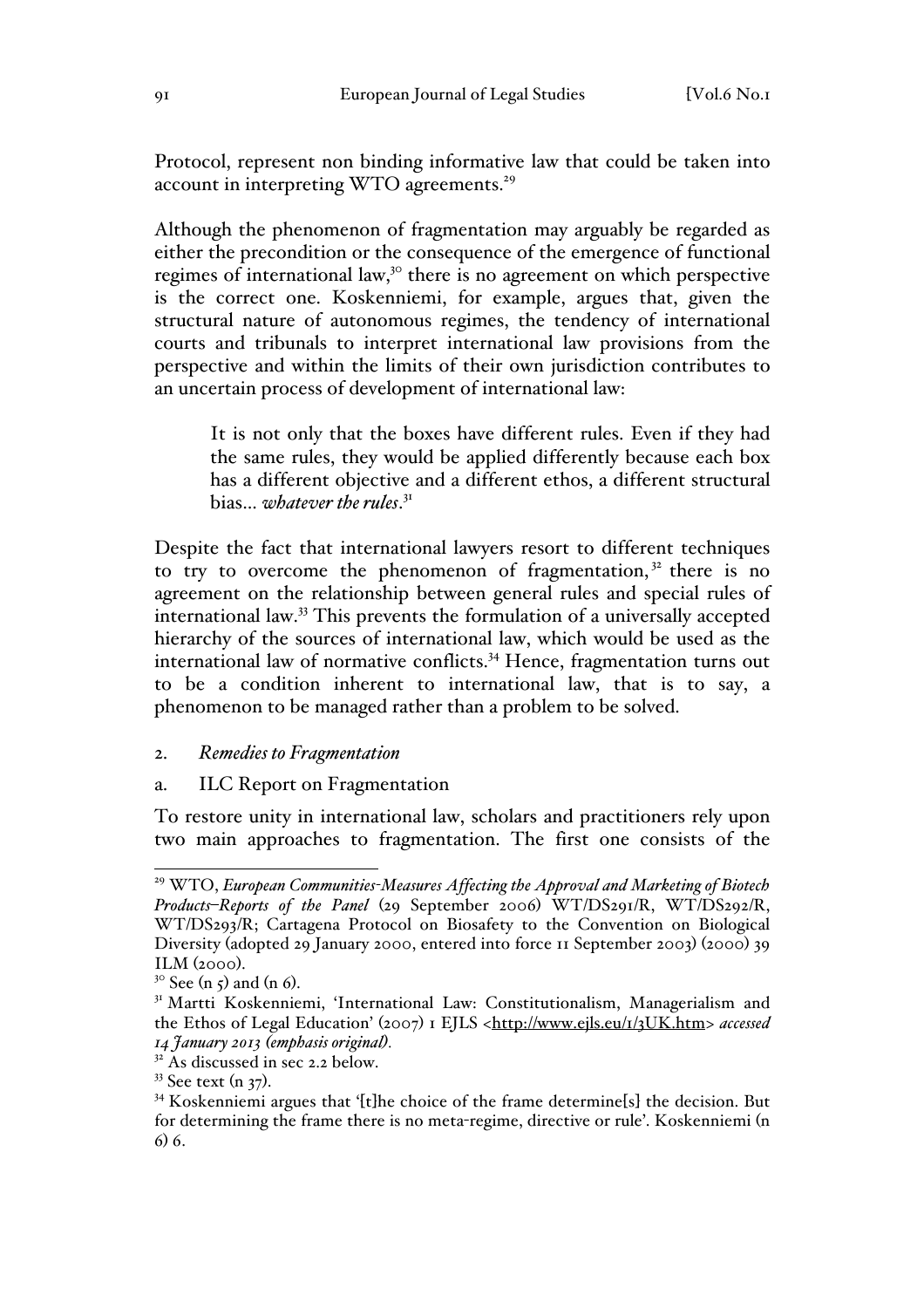findings of the ILC Report on Fragmentation. Conceived as a technical tool-box for the legal professional, $35$  it offers the most comprehensive approach to the idea of fragmentation of international law. Since the ILC Report on Fragmentation aims at addressing normative conflicts arising from the emergence of autonomous regimes of international law, provisions of the VCLT (1969) are regarded as the basis of a possible international law of conflicts. The second methodological approach to fragmentation is represented by scholarly contributions on the constitutionalisation of international law.<sup>36</sup>

The ILC Report on Fragmentation establishes that normative conflicts may be approached from both the perspective of the subject-matter and the perspective of the number of subjects bound by the same rule(s) of international law. Each methodology is grounded on the assumption that there is no formal hierarchy governing the primary sources of international law, due to the decentralised nature of international law.<sup>37</sup> However, in some cases the determination of the same subject-matter within which to locate the relationship between general and special law may not be obvious, as long as the distinction between general and special rules is not always clear.<sup>38</sup> For instance, a treaty on maritime transport of chemicals relates to various fields of international law, including trade law, the law of the sea and maritime transport.<sup>39</sup> Hence, as a matter of principle, the Report on Fragmentation recognises that no rule 'is general or special in the abstract but in relation to some other rule'.<sup>40</sup> For the condition of same-subject matter cannot be regarded as decisive in establishing whether or not there is a conflict of international rules, the Report on

 $35$  Against the formalistic approach of the ILC Report on Fragmentation (n 1), see Maksymilian Del Mar, 'System Values and Understanding of Legal Language' (2008) 21 LJIL 29 (arguing that the ILC's formalistic approach to international law leads to a surface coherence of the system instead of bolstering its responsiveness to social problems); Singh (n 7) arguing against international law as a system and in favour of formal unity governed by a hierarchical conception of the sources of international law.

 $36$  See sec 2.2.2 below.

 $37$  ILC Report on Fragmentation (n 1), paras 9, 14, 485 and 493. See also Martti Koskenniemi and Päivi Leino, 'Fragmentation of International Law? Postmodern Anxieties' (2002) 15 LJIL 553; Antonio Cassese, International Law (2<sup>nd</sup> ed, OUP 2005) 198-199.

 $3<sup>8</sup>$  Like general rules, special rules must be generally defined, even when they apply to a few cases only. This marks the difference between a special rule and an order given to somebody. ILC Report on Fragmentation (n 1), paras 111, 116.

<sup>39</sup> ibid para 21.

<sup>&</sup>lt;sup>40</sup> ibid para 112.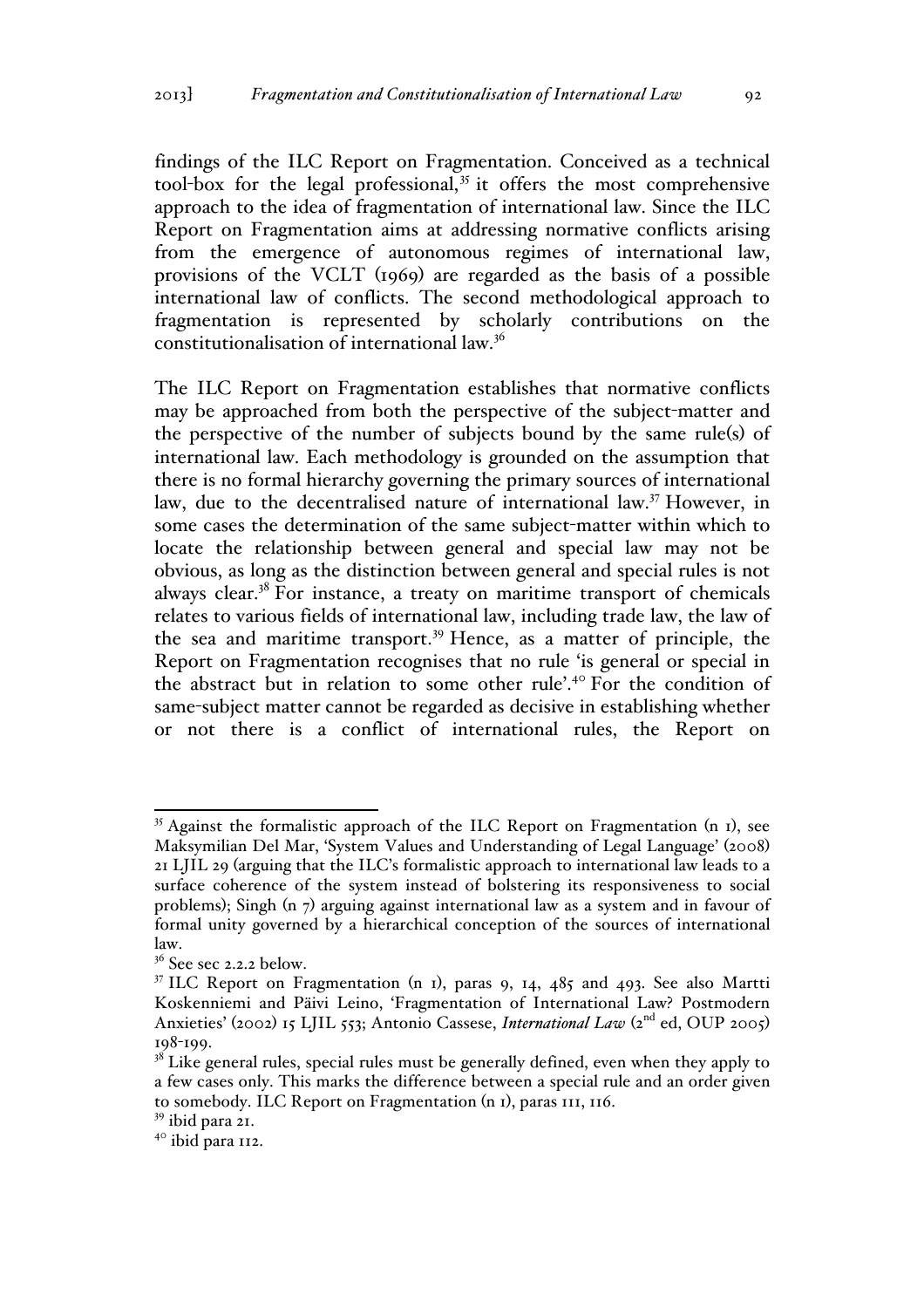Fragmentation establishes that logical reasoning needs to be complemented by legal reasoning.<sup>41</sup>

For the purpose of the Report on Fragmentation, the process of legal reasoning comprises three steps.<sup>42</sup> The first one consists of the initial assessment of what the applicable rules and principles to the case in point might be.<sup>43</sup> This step aims to single out the regulatory purpose of a specific cluster of provisions. The second step consists in determining which particular rules apply to the selected case.<sup>44</sup> To that end, the choice must be consistent with and justified in light of the regulatory purpose. The third step consists in formulating the conclusions of the legal argumentation. Its purpose is to establish the pertinent relationship between conflicting principles and rules.<sup>45</sup> Such conclusions must comport with general international law, including the rules of the VCLT (1969), customary international law and general principles of law recognised by civilized nations.<sup>46</sup>

The main strength of this model of legal reasoning is that it is simple and clear, and proves to be a valuable tool for practitioners and scholars alike. However, it is grounded on the premise that 'no homogeneous, hierarchical meta-system is realistically available to do away with such problems [of fragmentation]'.<sup>47</sup> It also recognises that logical reasoning alone is not able to solve normative conflicts, but needs to be complemented by legal reasoning.<sup>48</sup> Consequently, it acknowledges general principles and rules as interpretive guidelines on one hand, and provides that the pertinent relationship between the relevant rules must be established 'in view of the need for consistency of the conclusion with the perceived purposes or functions of the legal system as a whole' on the other hand.49

Within this context, the systematic use of the provisions of the VCLT (1969) operates only once the regulatory purpose has been chosen. It follows that, although this model of legal argumentation may contribute to restore coherence in international law, it does not provide evidence of the legitimacy of the process of legal argumentation in itself. This in turn

<sup>&</sup>lt;sup>41</sup> ibid para 25.

 $42$  ibid para 36.

 $43$  ibid.

<sup>44</sup> ibid.

 $^{45}$ ibid.

 $46$  ibid para 492.

 $47 \text{ ibid para } 493$ .<br> $48 \text{ ibid para } 21$ .

 $49$  ibid para 36.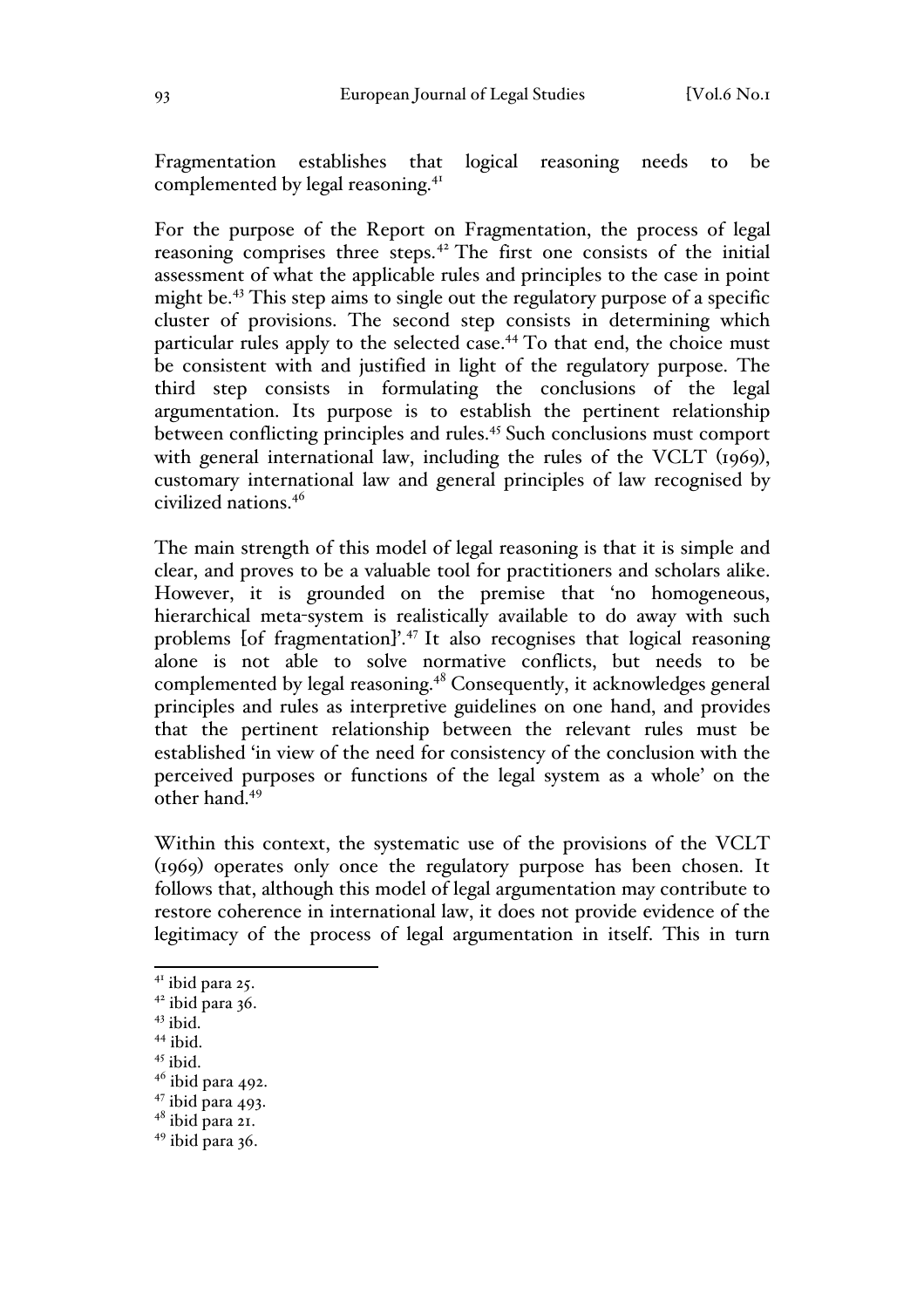suggests that, since international norms are not organised around a formal hierarchy, the process of establishing the regulatory purpose through which interpret the correct relationship between the relevant clusters of rules turns out to be based on an arbitrary choice.

The considerations above show that, given the structural nature of international law as a consensual system governed by a relative hierarchy of norms, clashes between international legal provisions turn out to be unavoidable. From this perspective, the model of legal reasoning set forth in the Report on Fragmentation is aimed at managing normative conflicts on a case-by-case basis rather than eliminating the perceived idea of fragmentation. Therefore, it cannot be regarded as a remedy to the phenomenon of fragmentation.

## b. Constitutionalisation of International Law

### *Terminological Issues*

Current scholarship on international constitutionalism appears to divide into three schools, namely, the normative school, the functionalist school, and the pluralist school.<sup>50</sup> The normative school is based on the assumption that domestic constitutionalism needs to be complemented by international institutions and practices. From this perspective, international constitutionalism represents a form of supplemental constitutionalism. The functionalist school evaluates the process of constitutionalisation of selected regimes of international law. It analyses the extent to which a centralised authority enables or restrains the production of international law. Finally, the pluralist school examines processes of constitutionalisation beyond the state and comprises several conceptions of transnational constitutionalism.

Despite the fact that there is a growing body of scholarly literature on constitutionalism beyond the state, there exists no generally accepted definition of constitutionalism or constitutionalisation of international law.<sup>51</sup> Some authors use the terms constitutionalism, the international constitution and constitutionalisation as synonyms. Stone Sweet, for instance, examines the meaning of both constitutionalism and the

<sup>&</sup>lt;sup>50</sup> Antje Wiener and others, 'Global Constitutionalism: Human Rights, Democracy and the Rule of Law' (2012) 1 Global Constitutionalism 1.

<sup>&</sup>lt;sup>51</sup> Garrett Wallace Brown, 'The Constitutionalization of What?' (2012) 1 Global Constitutionalism 201; Bardo Fassbender, 'The Meaning of International Constitutional Law' in Ronald St J Macdonald and Douglas M Johnston (eds), *Towards World Constitutionalism. Issues in the Legal Ordering of the World Community* (Nijhoff 2005) 837; Bardo Fassbender, 'The United Nations Charter as Constitution of the International Community' (1998) 36 Colum J Transnational L 529, 552ff.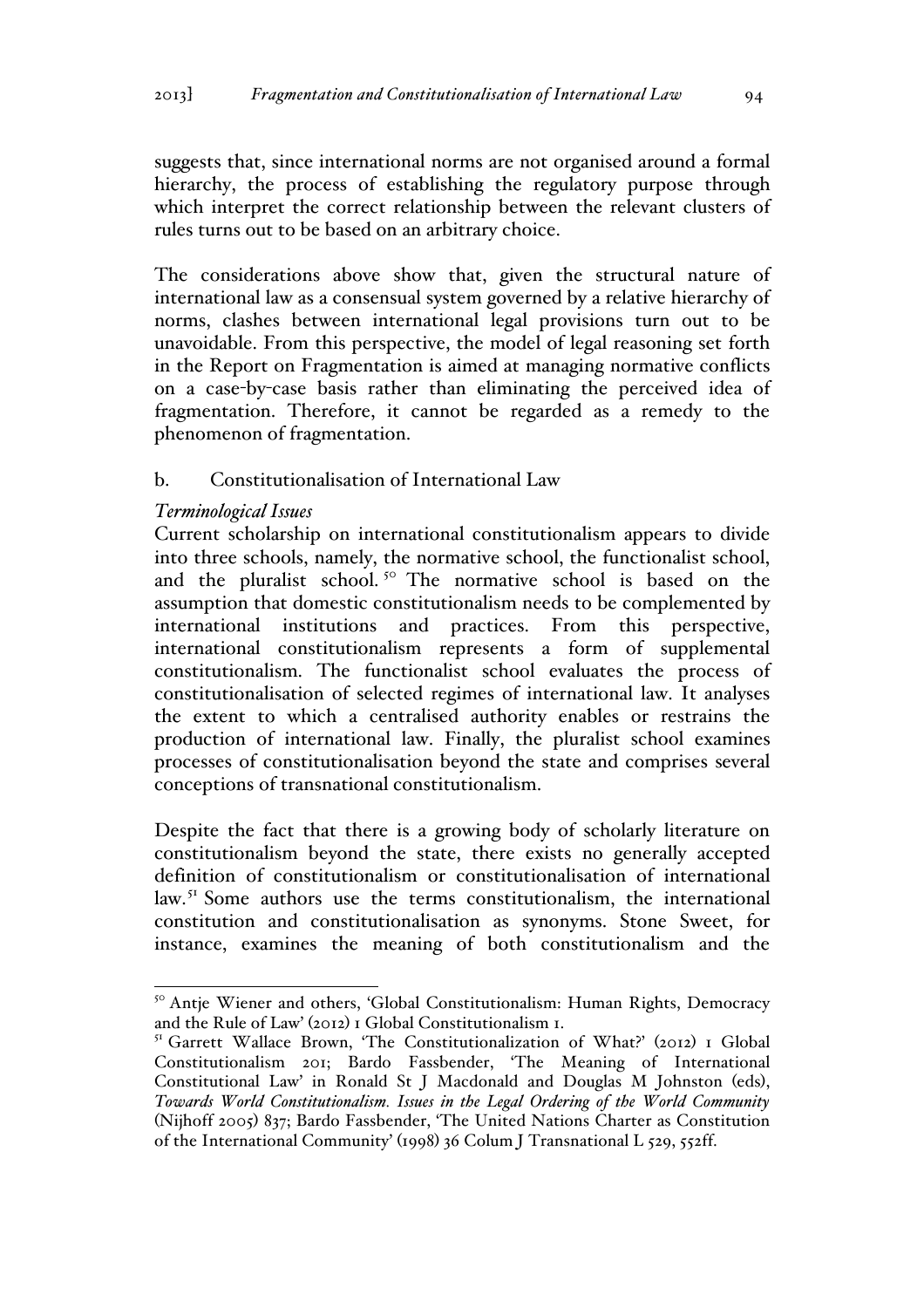constitution, and concludes that 'the constitutional*isation* of the legal system is largely the product of how the tensions inherent in legal pluralism are resolved'. <sup>52</sup> Others use them associated with different meanings. <sup>53</sup> For instance, constitutionalism is generally regarded as a concept broader than that of constitutionalisation. Others avoid any definitional conundrum not to restrict the field within the boundaries of any arbitrary definition<sup>54</sup> while others rely upon them as if they were concepts taken for granted.<sup>55</sup> Besson, for example, examines the concepts of constitution and constitutionalism in light of the debate on constitutional pluralism. However, the analysis is entirely grounded on the idea of constitutionalisation of international law, the definition of which is not provided. Within this context, what exactly constitutes the process of constitutionalisation of international law remains unclear.<sup>56</sup> Hence, the interpretive function of constitutionalism remains an unstated assumption.

#### *Theoretical Issues*

Although existent scholarly contributions rely upon the idea of constitutionalism as an instrument through which conceptualise issues of legitimacy of international institutions and practices, such as the systemic relationship between conflicting principles and rules of international law, its theoretical foundations remain largely undermined by the uncertainty surrounding the use of constitutional language in international law.

 $5<sup>2</sup>$  Alec Stone Sweet, 'Constitutionalism, Legal Pluralism, and International Regimes' (2009) 16 Indiana J Global Legal Studies 644 (emphasis added).<br><sup>53</sup> For example, Johnston refers to constitutionalism as a model of international

utopianism whereas Fassbender endorses the vision of constitutionalism as a normative and institutional project. Douglas M Johnston, 'World Constitutionalism in the Theory of International Law' in Macdonald and Johnston (n 51) 27; Fassbender  $(n 51) 552.$ 

<sup>54</sup> Jeffrey L Dunoff and Joel P Trachtman, 'A Functional Approach to International Constitutionalization' in Jeffrey L Dunoff and Joel P Trachtman (eds), *Ruling the World? Constitutionalism, International Law, and Global Governance* (CUP 2009) 9; Christine EJ Schwöbel, *Global Constitutionalism in International Legal Perspective* (Nijhoff 2011). <sup>55</sup> Samantha Besson, 'Whose Constitution(s)? International Law, Constitutionalism,

and Democracy' in Dunoff and Trachtman (n 54) 381-407. See also Susan C Breau, 'The Constitutionalization of the International Legal Order' (2008) 21 LJIL 545; Jan Klabbers, 'Setting the Scene' in Jan Klabbers, Anne Peters and Geir Ulfstein, *The Constitutionalization of International Law* (OUP 2009) 1.

<sup>&</sup>lt;sup>56</sup> Bardo Fassbender, 'The Meaning of International Constitutional Law' in Macdonald and Johnston (n 51) 837; Fassbender, 'The United Nations Charter' (n 51) 552; Jörg Kammerhofer, 'Constitutionalism and the Myth of Practical Reason: Kelsenian Responses to Methodological Problems' (2010) 23 LJIL 725 (arguing that '[i]nternational constitutionalism is not a legal theory').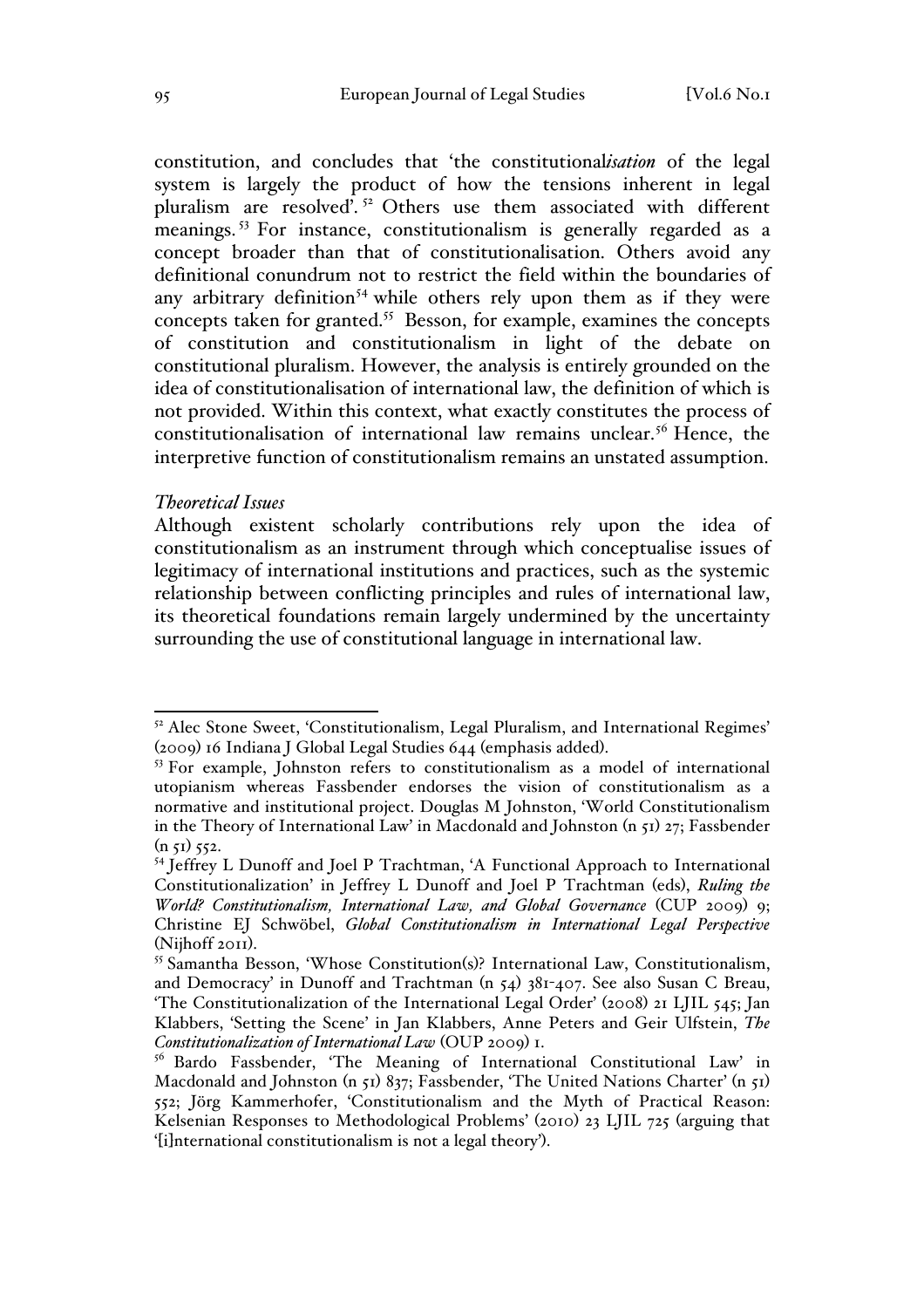Regarding this, the theoretical inquiry into the terminology associated with international constitutionalism has practical implications that are related to the purpose of international constitutionalism. Schwöbel, for example, proposes a classification of conceptions of international constitutionalism that is based on the purpose of such conceptions.<sup>57</sup> It comprises four dimensions, which 'reflect the primary focus of the contributors of public international law to the field of global  $constitutionalism<sup>58</sup>$ 

The first dimension is referred to as social constitutionalism. It recognises that the purpose of constitutionalism is to promote and protect the web of social relations that emerge under international law. Concerns about participation as a means of limiting power, accountability of all international actors and individual rights are central to this vision. For example, Teubner argues that constitutionalism is entirely disassociated from the state while Fischer-Lescano maintains that global constitutionalism is a political process that goes beyond public international law and state sovereignty to include civil society. 59

The second dimension is referred to as institutional constitutionalism. It acknowledges that international constitutionalism is a network of constitutional levels traversing both the national and the international order. It deals with the institutionalization or limitation of power, especially in the form of accountability of decision-makers. Peters, for instance, argues that the constitutions of states do not form anymore a complete basic order. In particular, it is contended that the combined effects of the phenomenon of globalization and the related deconstitutionalisation of domestic law entail that national constitutions can no longer regulate the totality of governance, with the consequence that the relationship between national and international law turns out to be a network rather than a hierarchy of norms.<sup>60</sup>

The third dimension is referred to as normative constitutionalism. It establishes that international law is governed by certain superior rules whose legitimacy lies in their moral value for society. For example, de Wet argues that the international constitutional order is composed of *jus cogens*  norms and obligations *erga omnes*, which represent the core of the international value system. Since international law is conceived as a system

 $57$  Schwöbel (n  $54$ ) 4; Christine EJ Schwöbel, 'Situating the Debate on Global Constitutionalism' (2010) 8 IJCL 611.

<sup>58</sup> Schwöbel, *Global Constitutionalism* (n 54) 13.

<sup>59</sup> ibid 17-18.

 $60$  ibid 22-23.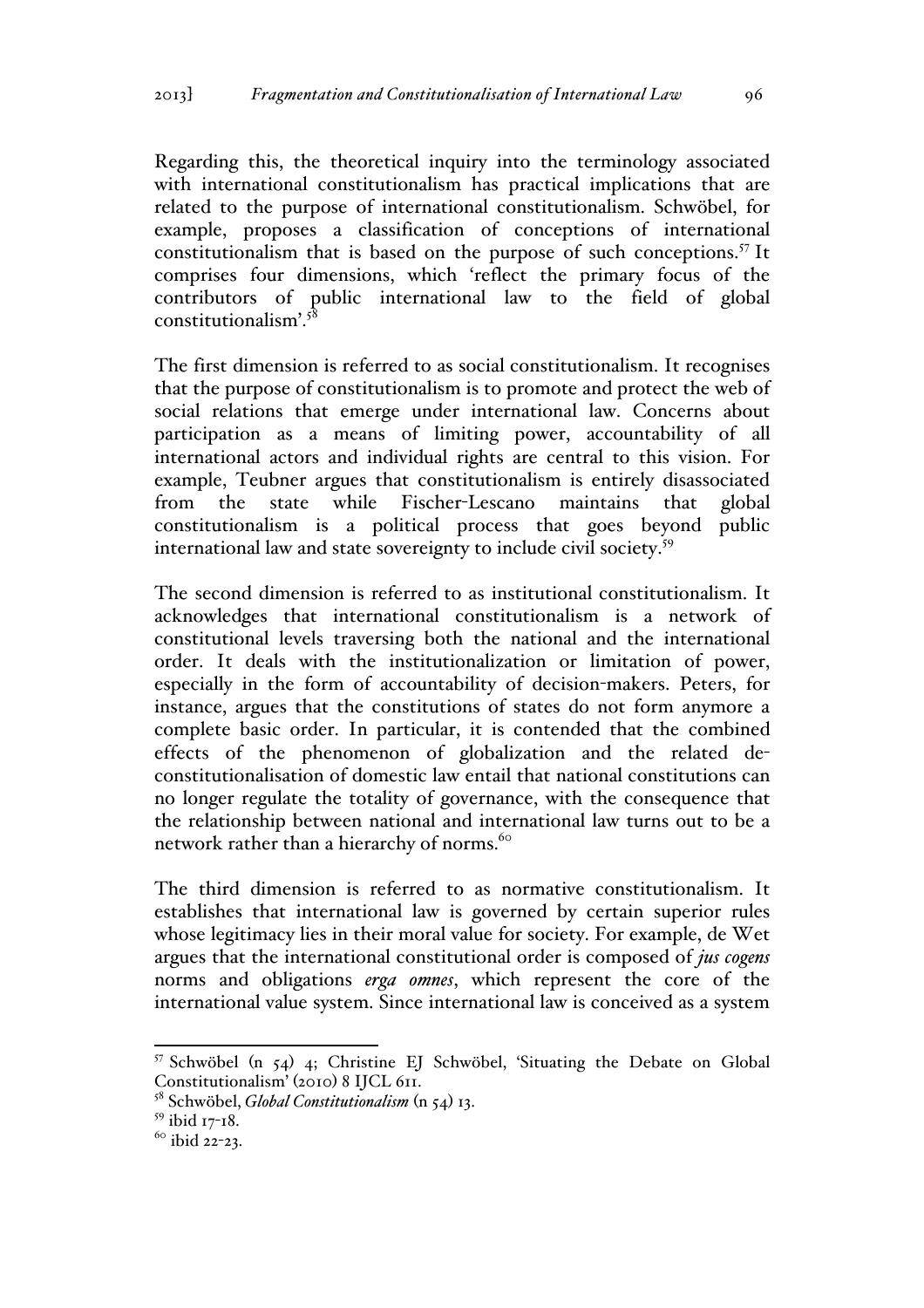with strong ethical underpinnings, emphasis is thus placed on human rights as the common value of international society.<sup>61</sup>

The fourth dimension is referred to as analogical constitutionalism. It draws analogies between features of the national and the international constitutional order. The EU, in particular, is regarded as a model of constitutionalism beyond the state. Drawing from this assumption, scholars make analogies between EU law and international law. For example, Habermas and Petersmann consider the EU as a political and legal model of constitutionalism for international law, respectively. Likewise, Kumm suggests that in order to assess the degree of legitimacy of international law from a constitutional perspective, the international legal principle of sovereignty should be replaced with the EU legal principle of subsidiarity.<sup>62</sup> From another perspective, Walker argues that the debate surrounding EU constitutionalism refers to the act of translation of constitutional concepts from the national to the international settings and is aimed at solving problems of responsible and legitimate self-government within the EU.<sup>63</sup>

It follows from the preceding that global constitutionalism is not a comprehensive theory but a conglomeration of scholarly contributions addressing concerns related to the issue of legitimacy of international institutions and practices rather than normative conflict. As a result, the ultimate purpose of global constitutionalism as a remedy to fragmentation turns out to be another unstated assumption.

#### *Methodological Implications*

From international legal perspective, one of the weaknesses of international constitutionalism is that, considered as an interpretive instrument, it lacks the objectivity of a methodological approach. Therefore, it may be argued that if the purpose of constitutional interpretations of international law is to restore coherence and unity within international law, then the positional perspective of analysis remains unstated. Alternatively, there are as many positional perspectives as the number of scholars that entered the debate. This suggests that in order to restore coherence and unity within international law, interpretations of the international legal system should be carried out by using legal tools that are tailored to the characteristics of modern

 $61$  ibid 40-41.

 $62$  ibid 47-48.

 $63$  Neil Walker, 'Postnational Constitutionalism and the Problem of Translation' in Joseph HH Weiler and Marlene Wind (eds), *European Constitutionalism Beyond the State* (CUP 2003) 32.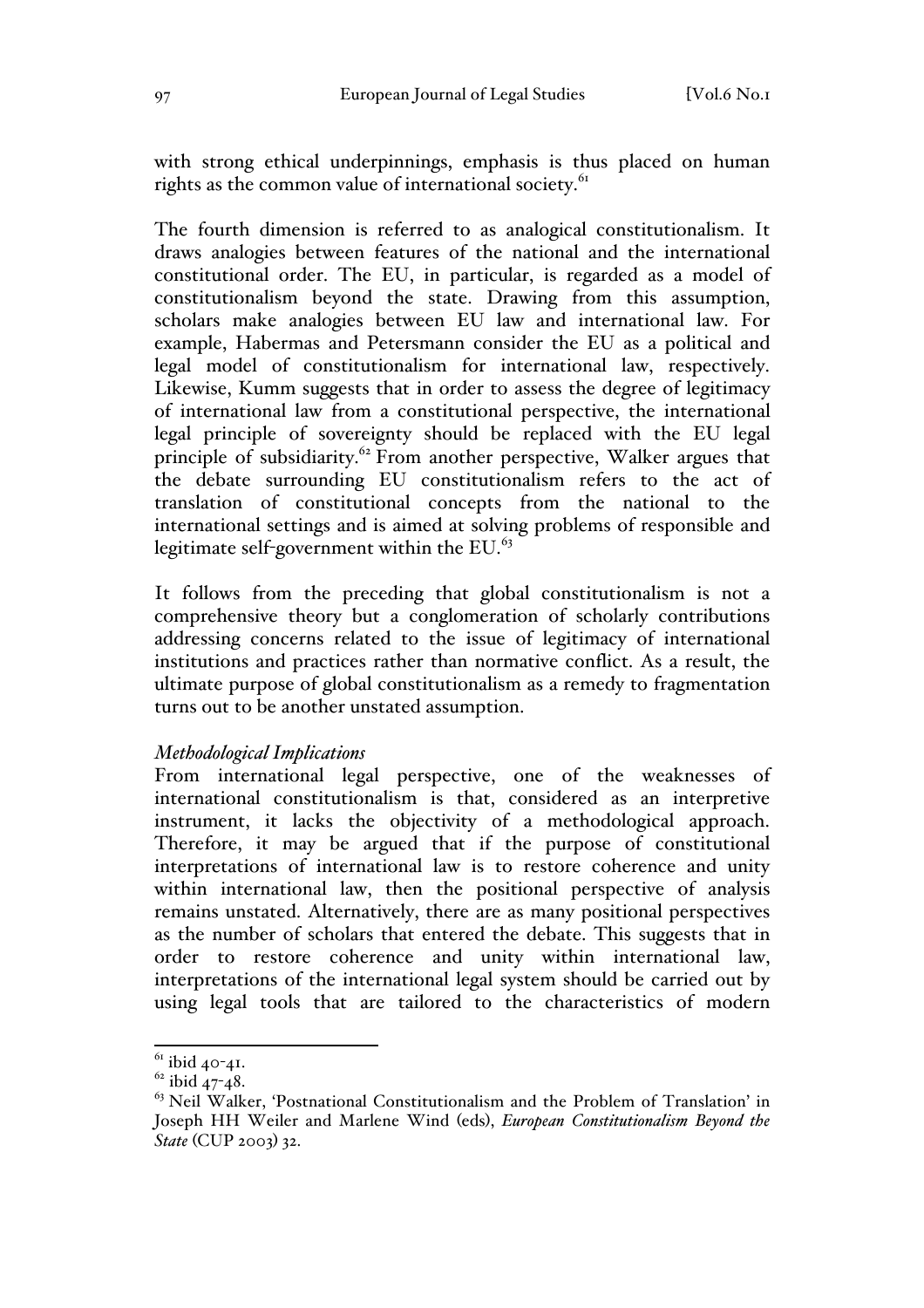international law. Furthermore, to be original the selected methodology should not double the findings of the ILC Report on Fragmentation.<sup>64</sup>

It is however difficult to envisage a model of legal reasoning alternative to the findings of the ILC Report on Fragmentation that is able to restore the alleged unity of general international law. Indeed, it is widely accepted among the international community of scholars that international law is a system based on state consent whose ultimate purpose consists in facilitating inter-state relations, with a view to support the interest of each state. Thus, as a functional system, international law does not possess any overarching teleology or ultimate purpose of its own. Alternatively, there are as many purposes of international law as the number of state interests protected by clusters of international provisions, which end up legitimating the perception of the idea of fragmentation.

Within this context, existent conceptions of global constitutionalism cannot be regarded as an original approach to fragmentation, since they aim at restoring coherence in international law without addressing normative conflicts. However, existent scholarly contributions do not cover the whole spectrum of conceptions of constitutionalism beyond the state. An argument is therefore made that a possible way to frame the debate on constitutionalism as a remedy to the phenomenon of fragmentation is to conceive constitutionalism as an autonomous concept of international law rather than a concept derived by analogy from the domestic conception of constitutionalism.

The following section explores the idea of international constitutionalism as a methodological approach specifically devised for interpreting international law. It aims to show whether constitutionalism is able to address normative conflicts and, consequently, restore coherence within international law.

# III. CONSTITUTIONALISM AS AN AUTONOMOUS CONCEPT OF INTERNATIONAL LAW

Despite terminological and theoretical differences characterising the debate on post-national constitutional settings, a shared characteristic of all conceptions of international constitutionalism is that they are conceived as interpretive instruments of international law. However, international law is a contested concept<sup>65</sup> and scholars refer to it according to their understanding of the idea of legal system. For instance, some argue

<sup>&</sup>lt;sup>64</sup> As discussed in sec 2.2.1.

 $65$  Cheng (n 3).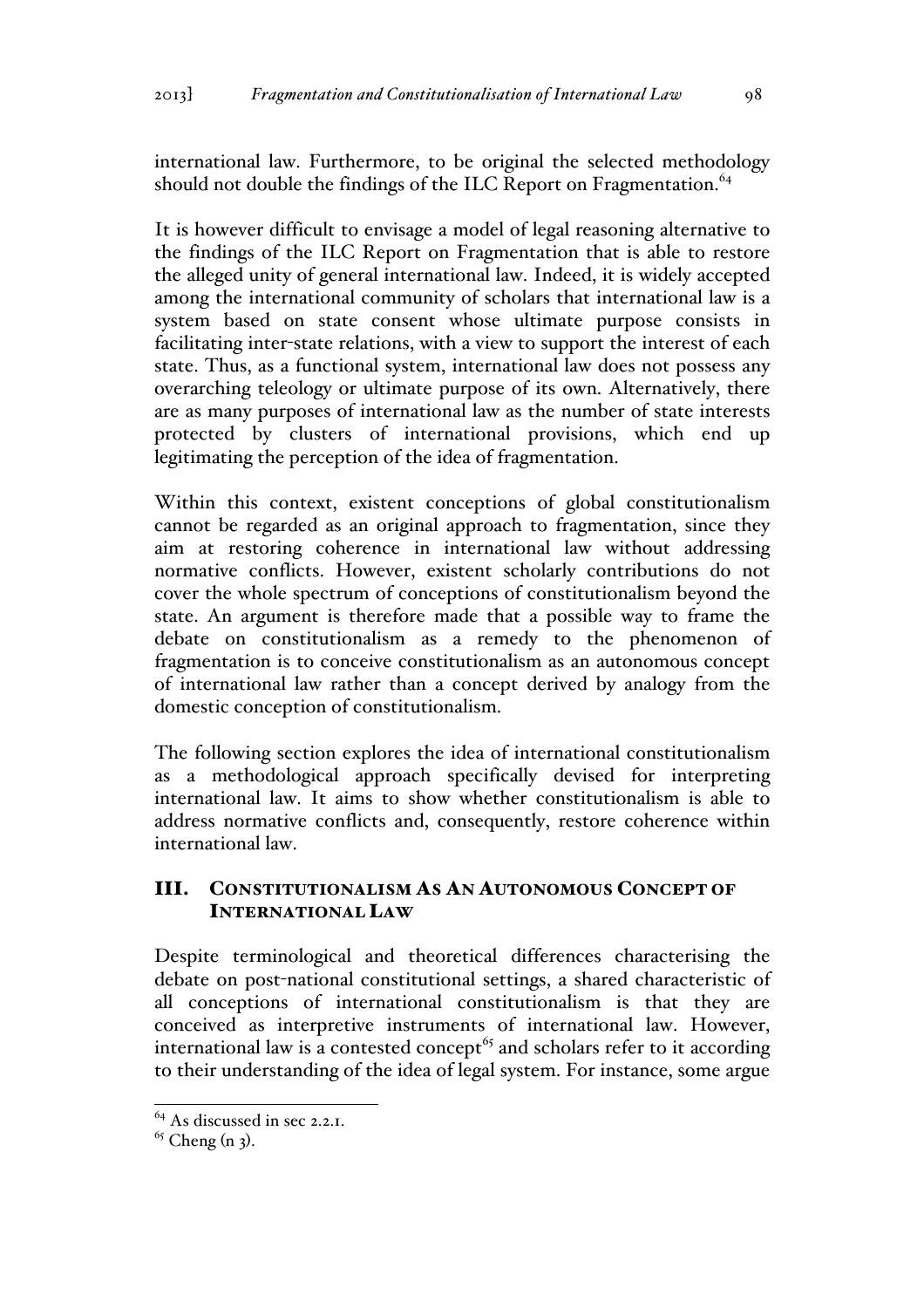that international law is not even  $law<sup>66</sup>$  while others write that it is a conglomeration of rules instead of a system.<sup>67</sup> Others also maintain that it is a social system<sup>68</sup> rather than a legal system.<sup>69</sup>

Beyond the differences surrounding substantive arguments about the nature of international law, a common feature of all such conceptions is that they ultimately understand the international order as the product of the interaction between certain rules and certain subjects. However, questions such as who the subjects of international law are or what the ultimate sources of international law are remain without a universally accepted answer, although they have practical relevance. Likewise, it is not clear whether the ultimate purpose of international law is to facilitate inter-state relations<sup>70</sup> or to establish an autonomous system that prevails over state will and national interests.<sup>71</sup> Within this context, the issue of international personality, including its relation with the sources of international law, turns out to be the cornerstone of any theory of international law, since the notion of personality is used to distinguish between those actors that international law takes into account and those that are excluded from it.

Regarding this, it is widely accepted that the definition of international personality is the one articulated by the International Court of Justice (ICJ) in the *Reparation* Opinion of 1949:

[A]n international person is... capable of... possessing international rights and duties, and has capacity to maintain its rights by bringing international claims.<sup>72</sup>

However, this definition does not say which entities are international persons, nor does it state the criteria according to which international personality is attributed. An argument is therefore made that, from a

 <sup>66</sup> John Austin, *The Province of Jurisprudence Determined* (Wilfrid E Rumble ed, CUP 1995) 117-26.

<sup>67</sup> HLA Hart, *The Concept of Law* (Clarendon Press 1961) 208-231.

<sup>68</sup> Andreas Fischer-Lescano and Gunther Teubner, 'Regime-Collisions: The Vain Search for Legal Unity in the Fragmentation of Global Law' (2004) 25 Michigan J Intl L <sup>999</sup>(arguing that international law is a system grounded on social relations). <sup>69</sup> Rosalyn Higgins, *Problems and Process: International Law and How We Use It*

<sup>(</sup>Clarendon Press 1994).<br><sup>70</sup> See, for instance, Eric A Posner, 'International Law: A Welfarist Approach' (2006)

<sup>73</sup> U of Chicago L Rev 487.

 $7<sup>T</sup>$  In relation to the international human rights treaty regime, see Eric A Posner, 'Human Welfare, Not Human Rights' (2008) 108 Columbia L Rev 1758.

<sup>72</sup> *Reparation for Injuries in the Service of the United Nations* (Advisory Opinion) 1949 < http://www.icj-cij.org/docket/files/4/1835.pdf > accessed 19 April 2013 [179].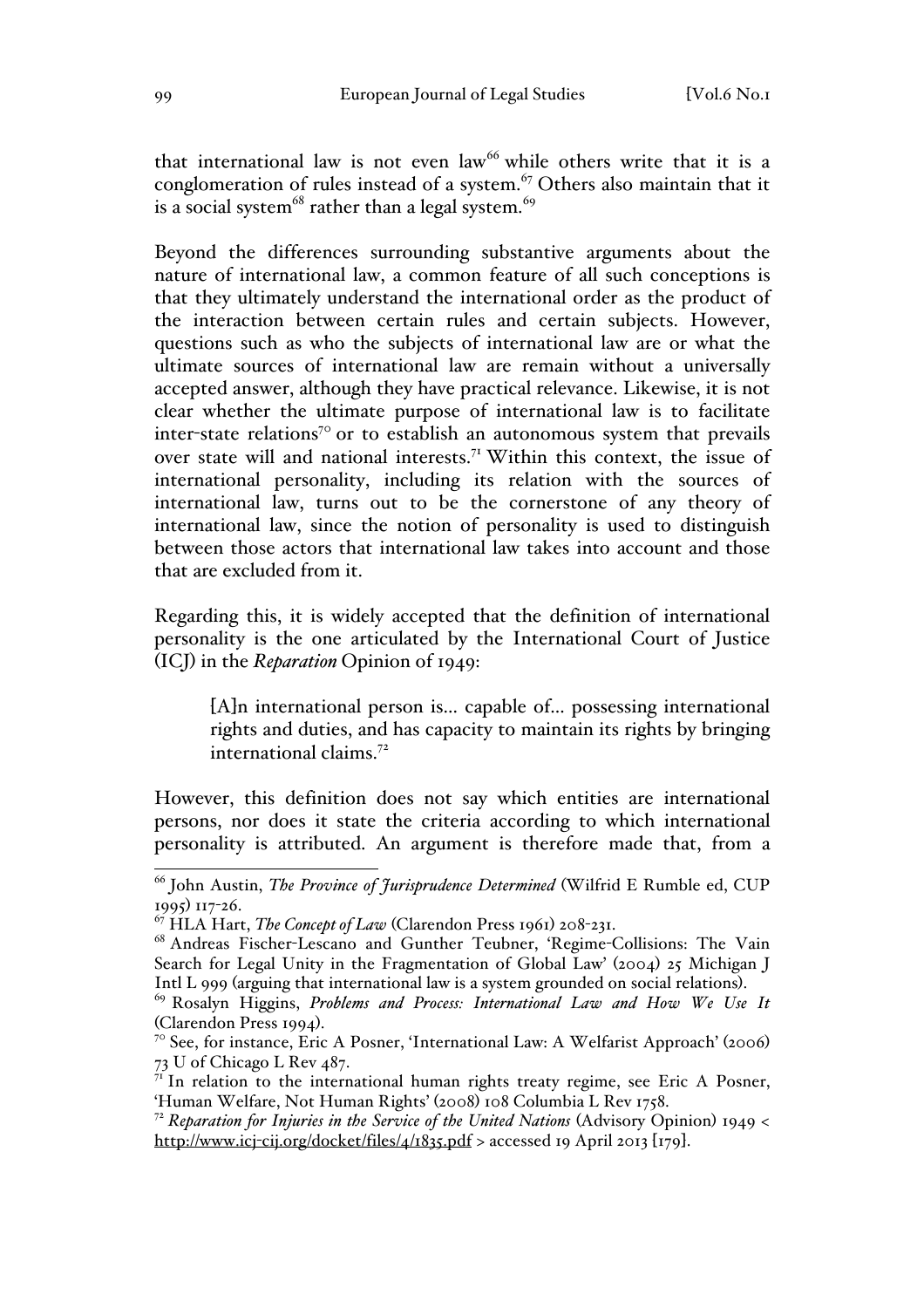logical point of view, it is possible to single out as many definitions of international personality as the number of conceptions of international law. It is further contended that resort to the findings of the most recent scholarship on international legal personality turns out to be helpful in order to examine the structural nature of international law in light of concerns of fragmentation and constitutionalisation.

According to Portmann, there are three main conceptions of modern international law – namely, the formal conception, the individualistic conception and the actor conception.<sup>73</sup> By implication, conceptions of international constitutionalism may be grounded on each of the three above mentioned conceptions of modern international law. As a thoughtexperiment, this section attempts to feature constitutionalism as an autonomous concept of international law. Its purpose is to establish the extent to which, if any, such conceptions of constitutionalism are able to address concerns of fragmentation of international law and whether they double the findings of the ILC Report on Fragmentation or possess conceptual autonomy.

In order to avoid the terminological and theoretical concerns related to the idea of constitutionalisation of international law, <sup>74</sup> the analysis of models of international constitutionalism is based on a conception of constitutionalism beyond the state that applies, in turn, to each of the three conceptions of modern international law. Such conception establishes that 'constitutionalism provides the ideological context within which constitutions emerge and constitutionalisation functions'.<sup>75</sup>

Although a seminal idea, this procedural conception of constitutionalism comprises three elements. First, constitutionalism is regarded as the idealistic component beyond the process of constitutionalisation. For the purpose of this article, such idealistic component is represented by each of the three conceptions of modern international law. Second,

 $100$ 

 <sup>73</sup> Portmann's analysis is the most comprehensive contribution to the issue of international personality from a normative point of view. Roland Portmann, *Legal Personality in International Law* (CUP 2010). For an historical perspective, see Janne E Nijman, *The Concept of Legal Personality: an Inquiry into the History and Theory of International Law* (TMC Asser Press 2004). For a selection of essays, see Fleur Johns, *International Legal Personality* (Ashgate 2010).<br><sup>74</sup> See sec 2.2.2.1 above.

<sup>&</sup>lt;sup>75</sup> Nicholas Tsagourias, 'Introduction – Constitutionalism: A Theoretical Roadmap' in Nicholas Tsagourias (ed), *Transnational Constitutionalism. International and European Perspectives* (CUP 2007) 1. Likewise, Walker describes constitutionalism as 'a multidimensional form of practical reasoning,' that is to say, 'a framing mechanism'. Neil Walker, 'Constitutionalism Beyond the State' (2008) 56 Political Studies 525.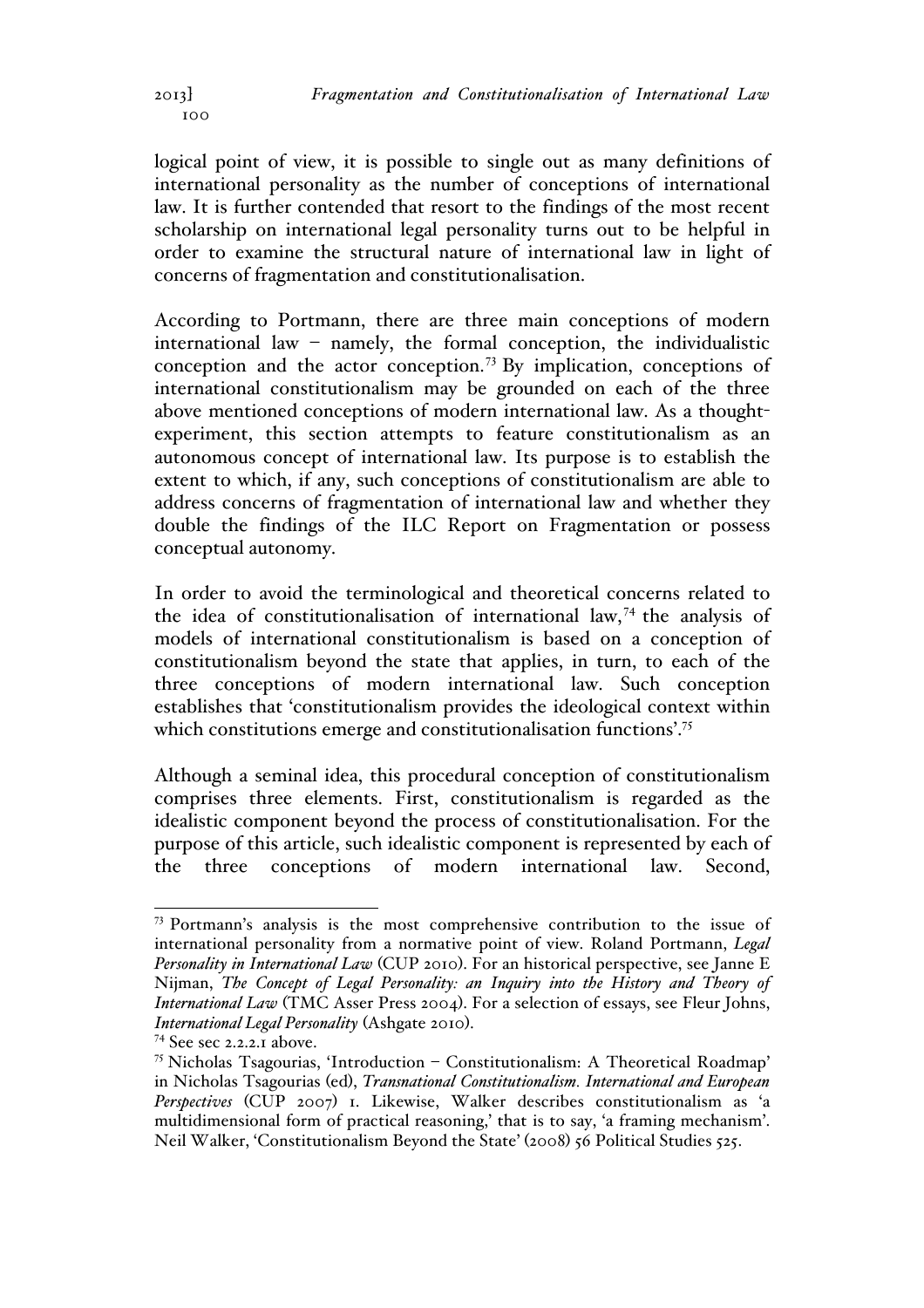constitutionalisation is conceived as the process of implementation of the idealistic components of constitutionalism. <sup>76</sup> Third, a constitution is regarded as the outcome of the process of constitutionalisation.

#### 1. *Formal Conception*

### a. Constitutionalism

#### *Basic Propositions*

According to the procedural structure of international constitutionalism, $77$ the basic propositions of the formal conception of international law may be used as the idealistic component beyond the process of constitutionalisation of international law. The latter, in turn, represents the methodology through which interpret rule systems of international law.

Regarded as the dominant conception of international law,<sup>78</sup> the formal conception has two main propositions. The first one acknowledges that the personal scope of international law is an open concept and establishes that international actors are the addressees of the norms of international law. It thus recognises that the status of international personality is a byproduct of the international law-making process. The second one establishes that there are no further consequences attached to international legal personality. Its main manifestations in legal practice are the *LaGrand*<sup>79</sup> and *Avena*<sup>80</sup> cases before the ICJ and the *AMCO v Indonesia*  case<sup>81</sup> before the International Centre for Settlement of International Disputes (ICSID).

 $7<sup>6</sup>$  In this context, constitutionalisation is understood as 'a constitution-hardening process'. See Tsagourias (n 75).<br><sup>77</sup> Tsagourias (n 75).<br><sup>78</sup> Portmann (n 73) 248.

<sup>&</sup>lt;sup>79</sup> The ICJ held that, according to general principles of treaty interpretation, art  $36<sup>(1)</sup>$ (b) of the Vienna Convention on Consular Relations (1963) directly applies to individuals. According to the ICJ, direct effect of treaty provisions granting rights on individuals is an issue concerning treaty interpretation. There is no presumption or consequence associated with the concept of legal personality of the individual. *LaGrand Case (Germany v. United States)* (Judgment) [2001] ICJ Rep 466.

<sup>&</sup>lt;sup>80</sup> The ICJ reaffirmed its interpretation of art  $36<sup>(1)</sup>$  (b) of the Vienna Convention on Consular Relations (1963) as articulated in *LaGrand*. *Case Concerning Avena and Other Mexican Nationals (Mexico v. United States)* [2004] ICJ Rep 12.

<sup>&</sup>lt;sup>81</sup> In *Amco v Indonesia* the arbitral tribunal held that, in the absence of any specific clause in the contracts entered by Amco and the state-owned Indonesian company, international law applies, directly and fully, to those contracts. By interpreting art 42(1) of the Convention on the Settlement of Investment Disputes between States and Nationals of Other States (ICSID Convention, 1965) without any restriction, the arbitral tribunal stated that international law prevails over national law. Consequently, it granted compensation to Amco without relying on the issue of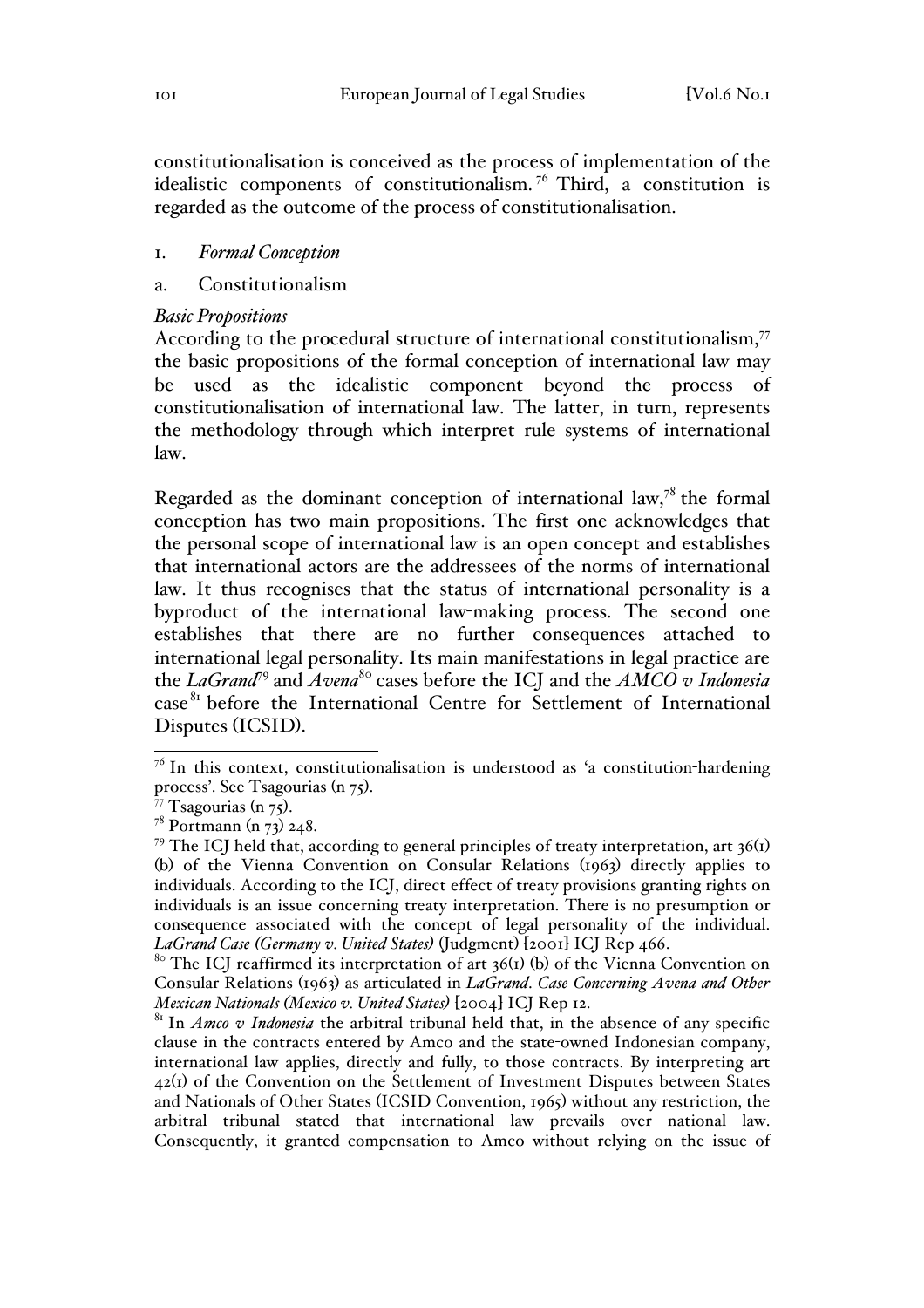$102$ 

Considered 'a merely descriptive device belonging to the realm of legal doctrine and as such being without concrete legal implications', $82$  this conception of international law provides that international legal personality does not confer the competence to create international law on international actors. In particular, it acknowledges that the capacity of international law creation stems from customary international law, which contains rules declaring that states are competent to create law by concluding international treaties.  $83$  This creates a hierarchy of norms authorising specific international actors to create and apply international law.

# *Purpose of Constitutionalism*

Any model of international constitutionalism aims to provide interpretations of international law in light of the structural nature of the system, as established by the underlying conception of international law adopted. Accordingly, the purpose of international constitutionalism comports with the purpose of the selected conception of international law. In the case of the formal conception of international law, its basic propositions do not clarify what the ultimate purpose (or teleology) of international law is. Instead, they establish that the subjects of international law are the recipients of the norms of international law and that the ultimate sources of international law consist of treaties and international customary law.

Since the concept of personality is used to distinguish between those actors that international law takes into account and those that are excluded from it, recourse to it has practical implications. With regard to

international personality. This shows that, although in principle companies may be considered international persons, there are neither presumptions nor consequences associated with such recognition. *Amco Asia Corporation and Others v. The Republic of Indonesia*, Resubmitted Case: Award on Merits (31 May 1990), reported in [1992] ILR 580.

 $82$  Portmann (n 73) 174.

 $83$  Kelsen writes that international law is a system of norms created by customs. As long as the state is regarded as an organ of international law, a legal rule created by international custom also obligates states which did not participate to its creation. Drawing from this assumption, Kelsen concludes that '[l]aw regulates its own action. So does international law'. Hans Kelsen, *General Theory of Law and the State* (Russell&Russell 1961) 351–354, 354. See also Portmann (n 73) 176-177; Jochen von Bernstorff and Thomas Dunlap, *The Public International Law Theory of Hans Kelsen: Believing in Universal Law* (CUP 2010) 165-178; Francois Rigaux, 'Hans Kelsen on International law' (1998) 9 EJIL 325; Charles Leben, 'Hans Kelsen and the Advancement of International Law' (1998) 9 EJIL 287; WB Stern, 'Kelsen's Theory of International Law' (1936) 30 American Political Science Rev 736.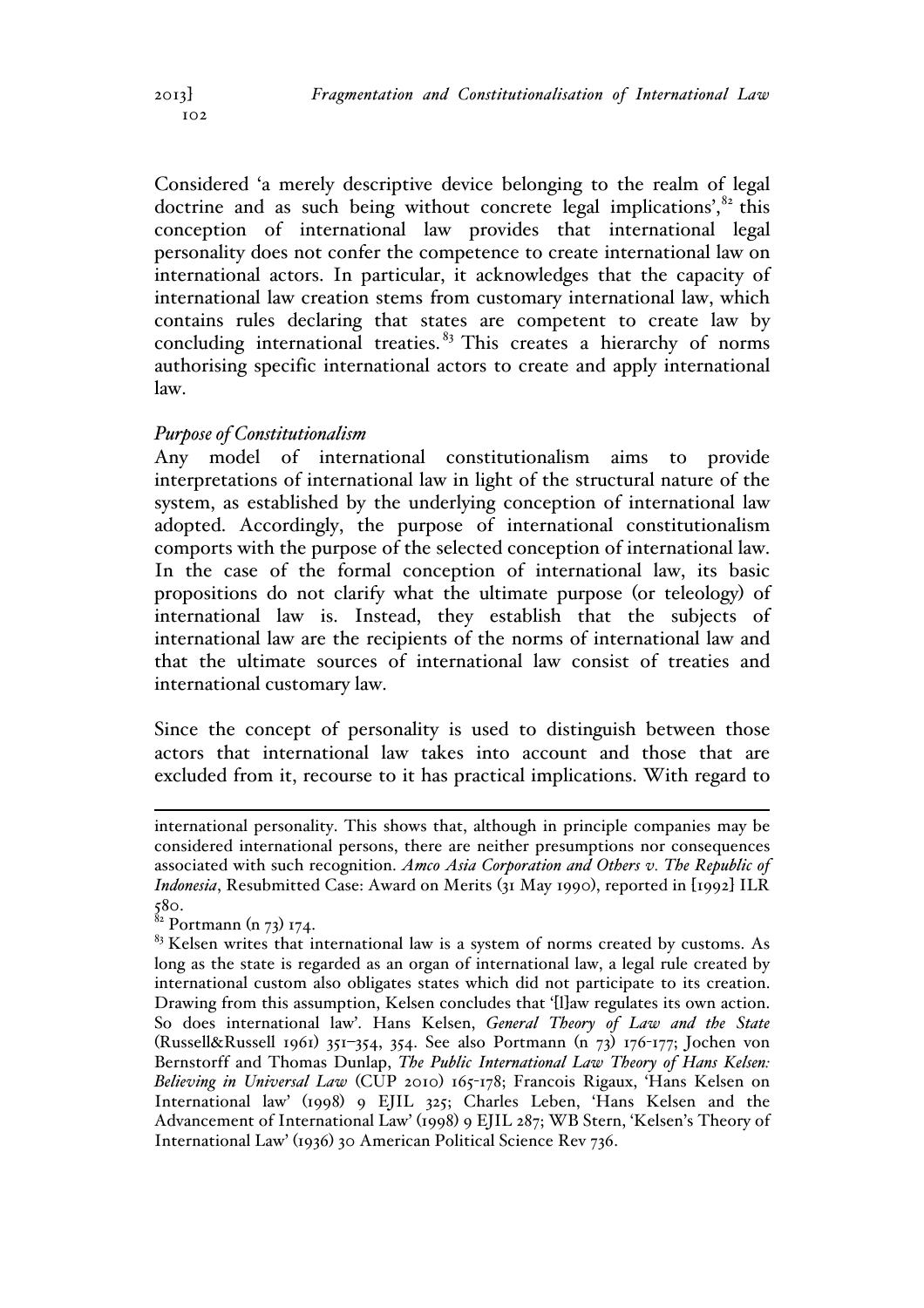the concept of subjects of international law, the first basic proposition of the formal conception of international law endorses the definition of international legal personality articulated by the ICJ in the *Reparation*  opinion of  $1949$ .<sup>84</sup> Although this definition does not say which entities are international persons, nor does it state the criteria according to which international personality is attributed, it does say that international actors have rights and duties and, accordingly, can act in a legally relevant way. Viewed from this angle, international actors are the recipients of the norms of international law.

With regard to the ultimate sources of international law, the first basic proposition complies with the provision of Article 38(1) of the Statute of the ICJ, according to which the sources of international law comprise treaties and customs.  $85$  This suggests that states are regarded as the primary subjects of international law.

However, to say that international law is a state-centered system implies a circular definition of international law: states are the primary actors of international law, that is to say, the recipients of the norms of international law, but they create the norms of international law themselves. From this perspective, the ultimate purpose of international law turns out to be what states have chosen to regulate for their mutual benefit and, consequently, to be bound by. While such regulations may address both state and non-state actors, the issue of the binding force of international law provisions becomes independent of state will by means of tacit agreement and creates a supra-national system of rules. It follows that there are as many purposes of international law as the number of interests covered by regulation and such purposes stay on an equal footing of importance. Hence, international law cannot be regarded as a homogeneous system of rules.

In this context, the purpose of international constitutionalism consists in preserving the heterogeneous nature of international law. This implies that as long as it is conceived as an interpretive instrument, constitutionalism relies upon a model of legal reasoning that by necessity duplicates the one set forth in the ILC Report on Fragmentation, even though the relative nature of such model of legal reasoning does not entail that provisions of the VCLT (1969) represent the sole positional perspective of analysis.

<sup>&</sup>lt;sup>84</sup> See (n 72).<br><sup>85</sup> Art 38(1) ICJ Statute also refers to general principles of law recognised by civilised nations and the decisions and teachings of the most highly qualified publicists of all nations. Statute of the International Court of Justice (adopted 26 June 1945, entered into force 24 October 1945) 1 UNTS XVI, Annex I (ICJ Statute).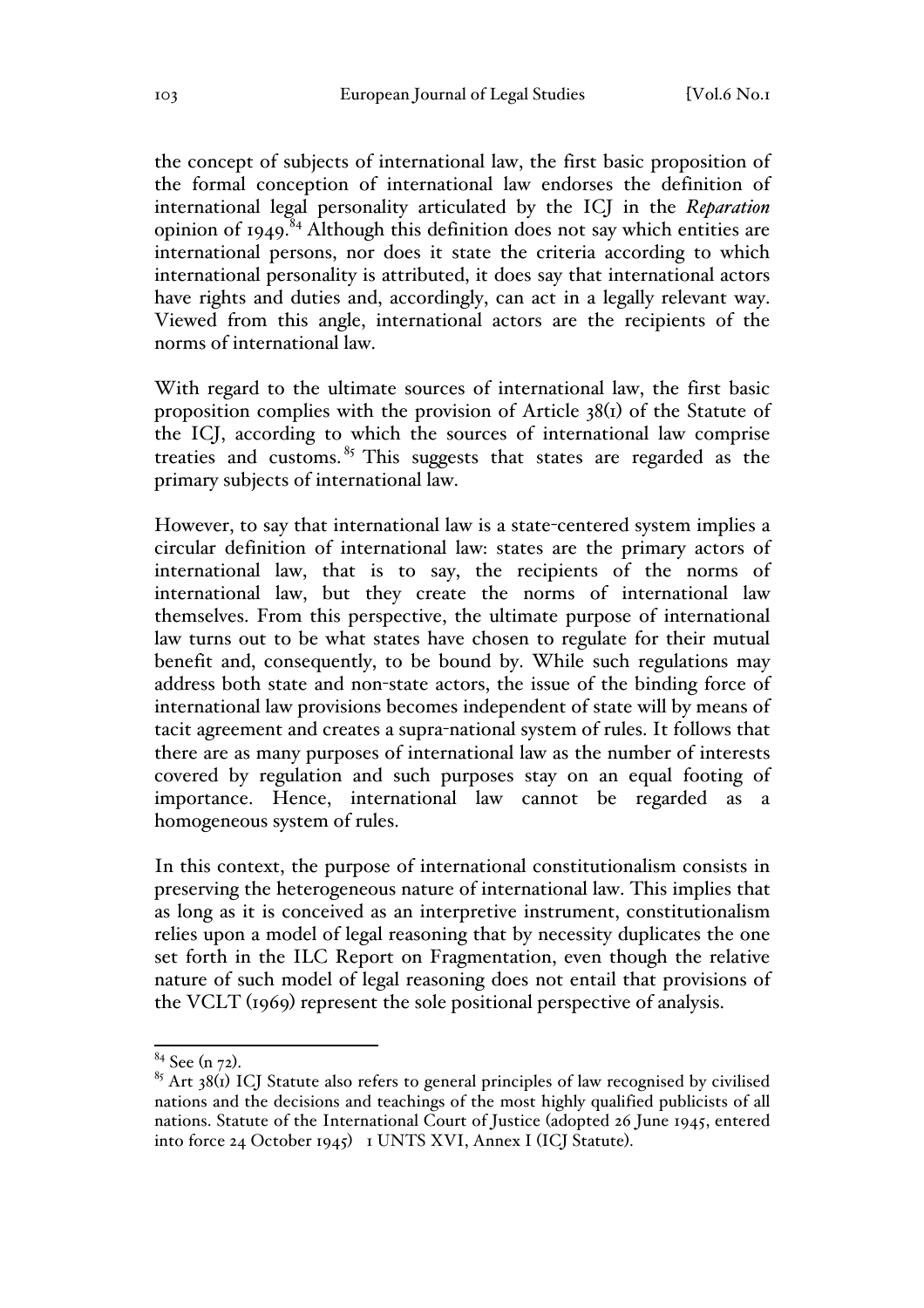### b. Constitutionalisation

The second element of the procedural definition of international constitutionalism is constitutionalisation.<sup>86</sup> Dunoff and Trachtman write that a functional approach to the constitutionalisation of international law provides insights into the purposes that international constitutional norms are intended to serve. $87$  They argue that constitutionalisation is a process  $88$ and propose a functionalist methodology that is based on the constitutional matrix of international law.<sup>89</sup>

Regarded as an analytical device,  $9^\circ$  the constitutional matrix aims to rationalise the allocation of powers within the legal order of both international organisations and the international law system as a whole. Dunoff and Trachtman argue that:

[A] functional approach permits conceptual analysis that is not premised upon a definition setting forth a group of necessary and sufficient conditions which determine whether a given order is constitutional or not. ... [C]onstitutionalism consists of a type  $$ rather than a quantum  $-$  of rules.<sup>91</sup>

Such a functional approach is grounded on the presumption that 'the distinguishing feature of international constitutionalization is the extent to which international law-making authority is granted (or denied) to a centralized authority'.<sup>92</sup> Accordingly, the purpose of the constitutional matrix is to establish the extent to which a centralised authority enables or restrains the production of international law. To that end, it possesses a normative structure comprising seven mechanisms<sup>93</sup> whose function is to implement three basic constitutional functions.<sup>94</sup> Such functions serve the purpose of enabling the formation of international law, constraining the formation of international law and supplementing deficiencies of domestic constitutional law caused by the phenomenon of globalization.<sup>95</sup>

<sup>&</sup>lt;sup>86</sup> Tsagourias (n 75).<br><sup>87</sup> Dunoff and Trachtman (n 54) 10.

 $88$  ibid  $18$ .

<sup>89</sup> ibid 26.

<sup>&</sup>lt;sup>90</sup> ibid 26-30.

 $91$  ibid 9.

 $92$  ibid 4.

 $93$  They are horizontal allocation of powers, vertical allocation of power, supremacy, stability, fundamental rights, review and accountability/democracy. ibid 27-29.

 $94$  They are referred to as enabling constitutionalisation, constraining constitutionalisation and supplemental constitutionalisation. ibid 10.  $95$  ibid.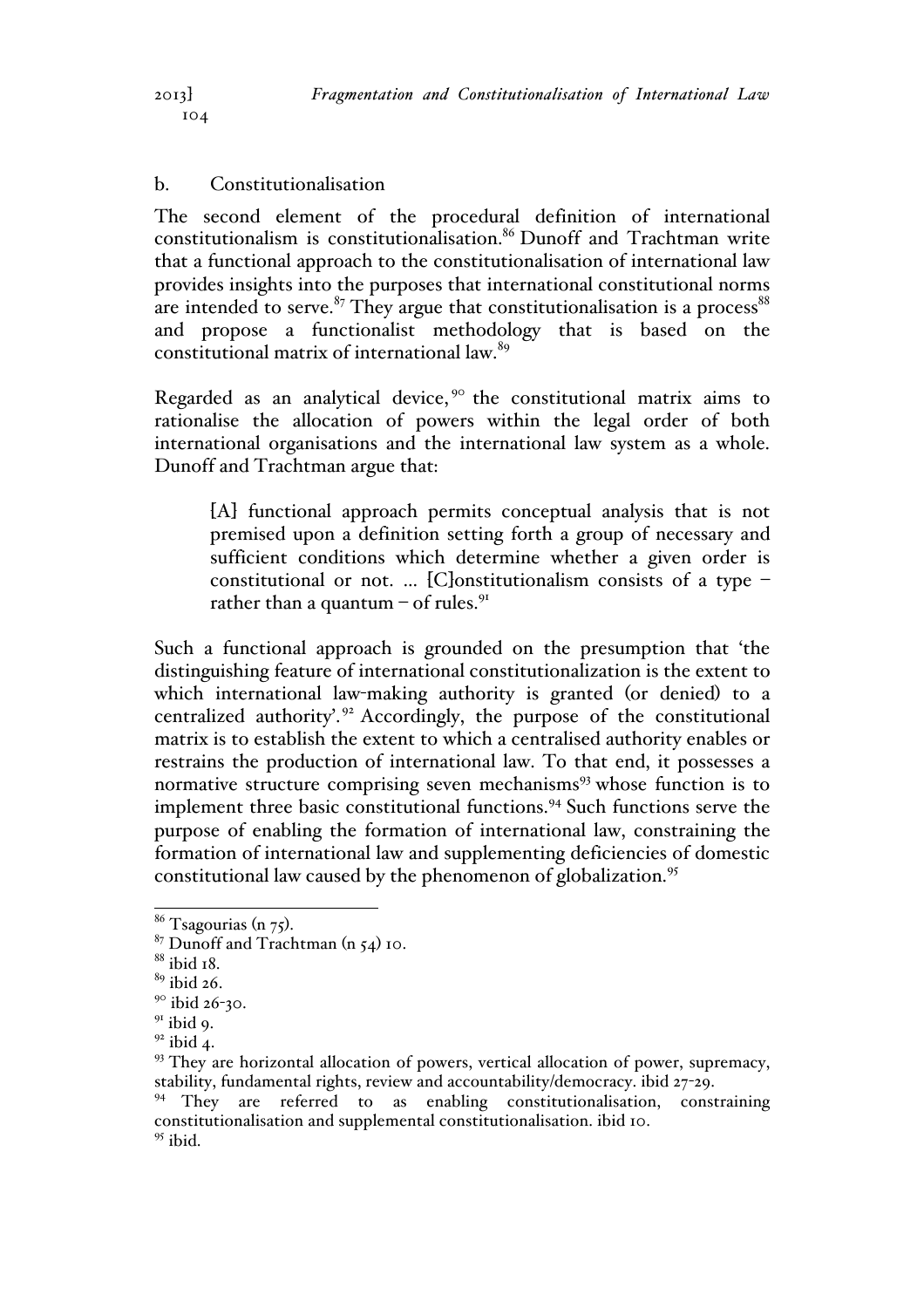The constitutional matrix complies with the two basic propositions of the formal conception of international law and it has been used to assess the process of constitutionalisation of five selected regimes of international law – namely, the international legal system, international human rights law, UN law, EU law and WTO law.<sup>96</sup> However, Dunoff and Trachtman argue that the constitutional matrix aims 'to allow to compare the constitutional development of different regimes, but it does not allow to identify strengths and weaknesses in various regimes'.<sup>97</sup> As a result, the functional approach to constitutionalisation embedded in the constitutional matrix provides a map of the law-making centres of international regimes.

### c. Fragmentation and Constitutionalisation

In order to determine whether the formal conception of international constitutionalism is a methodological approach endowed with conceptual autonomy or it relies upon the same model of legal reasoning set forth in the ILC Report on Fragmentation, this sub-section draws a comparison between the two models of legal reasoning.

The constitutional matrix entails a functional approach to international law. Viewed from this angle, the rule-system of international law under scrutiny may be regarded as the equivalent of the regulatory purpose of analysis, as set forth in the ILC Report on Fragmentation. Compliance with the other two steps of the ILC's model of legal reasoning follows as a logical consequence. This shows that the constitutional matrix lacks originality with regard to the methodology proposed. There are nonetheless significant differences between the two models of legal reasoning.

In particular, while the ILC Report on Fragmentation recognises provisions of the VCLT (1969) as the nascent international law of conflict, the constitutional matrix establishes a hierarchy of the norms of international law consisting of the constitutional norms of the regime of international law under scrutiny. This shows that the ultimate purpose of the process of constitutionalisation through the constitutional matrix turns out to be an assessment of internal efficiency of the selected regimes of international law. Consequently, the constitutionalisation of international law turns out to be aimed at strengthening the emergence of autonomous regimes of international law, thus contributing to normative conflict and the erosion of general international law.

<sup>&</sup>lt;sup>96</sup> ibid 27-29.

<sup>&</sup>lt;sup>97</sup> ibid 30.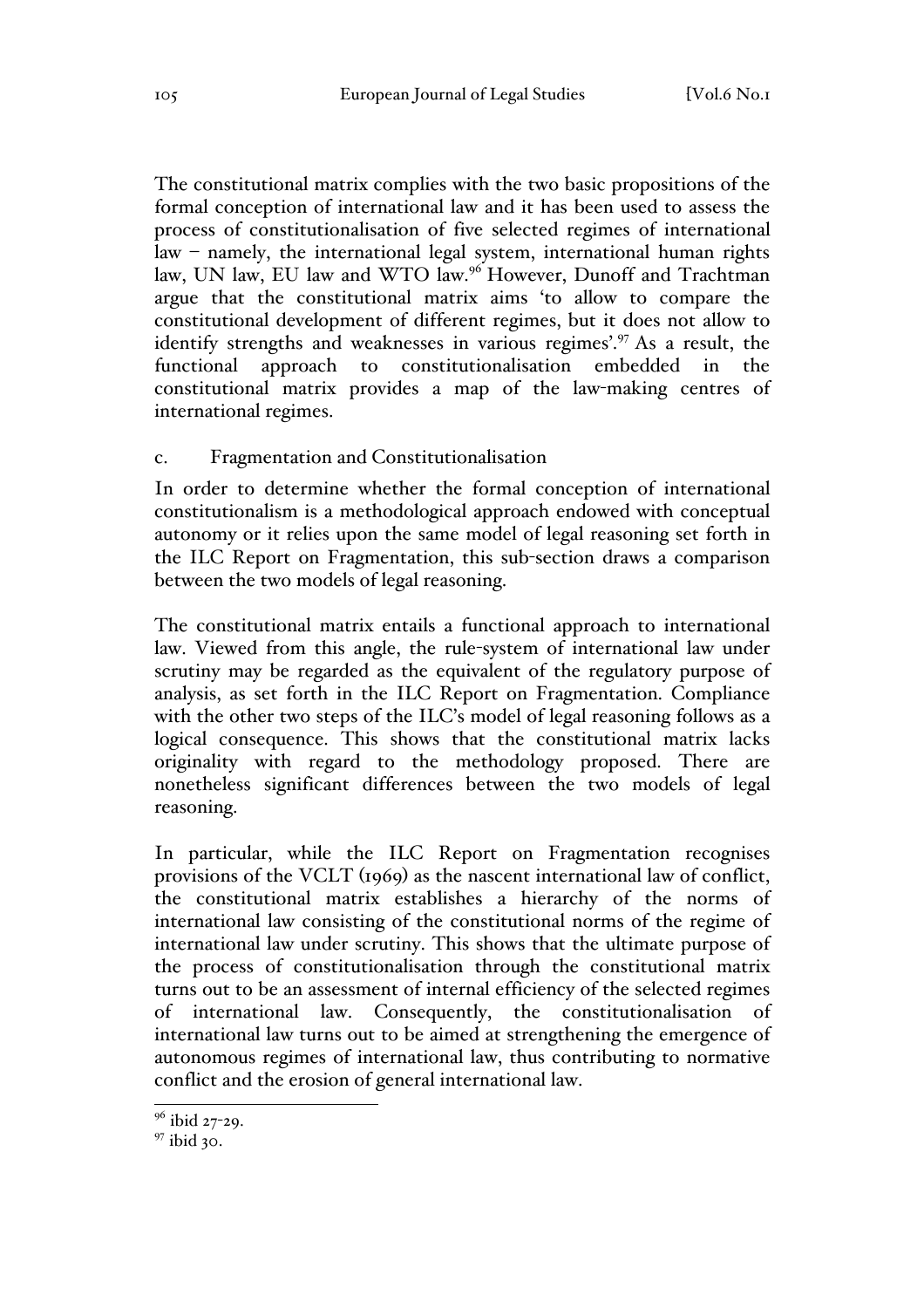## 2. *Individualistic Conception*

#### a. Constitutionalism

Following the pattern of analysis adopted in relation to the formal conception of international constitutionalism, the basic propositions of the individualistic conception of international law may be regarded as the idealistic component beyond the process of constitutionalisation of international law. Such a conception of international constitutionalism may thus be referred to as the individualistic conception of international constitutionalism.

#### *Basic Propositions*

The individualistic conception of international law is currently regarded as a conception that is functional to the field of human rights law. It draws on the teachings of Lauterpacht<sup>98</sup> and it has two basic propositions. The first proposition establishes that states are entities created by individuals for individuals. In principle, this entails that there is no difference between the interest of the state and the interest of individuals, so long as the latter are regarded as the beneficiaries of all law, including international law. Regarding this, Lauterpacht writes that:

No doubt it is true to say that international law is made for States, and not States for international law, but it is true only in the sense that the State is made for human beings, and not human beings for the State<sup>99</sup>

From this standpoint, international law creates basic rights and duties of the individual, in addition to rights and duties of states, state actors and non-state actors.

The second basic proposition maintains that, in addition to treaties and customs, the sources of international law include general principles of law, which are independent of state will. This entails a qualified presumption in favour of the international legal personality of the individual, which is not derived from state will. Its main manifestations in legal practice are the Nuremberg trials,<sup>100</sup> the US *Alien Tort Claims Act* case law<sup>101</sup> and the case law on the European Convention of Human Rights (ECHR). 102

<sup>&</sup>lt;sup>98</sup> Portmann (n 73) 126-172.

<sup>99</sup> Hersch Lauterpacht, *The Function of Law in the International Community* (Clarendon

Press 1933) 430-31.<br><sup>100</sup> In the judgment of 1 October 1946, the International Military Tribunal (IMT) at Nuremberg sentenced to death twelve Nazi defendants. It held them individually responsible for committing the crime of war aggression under international law. The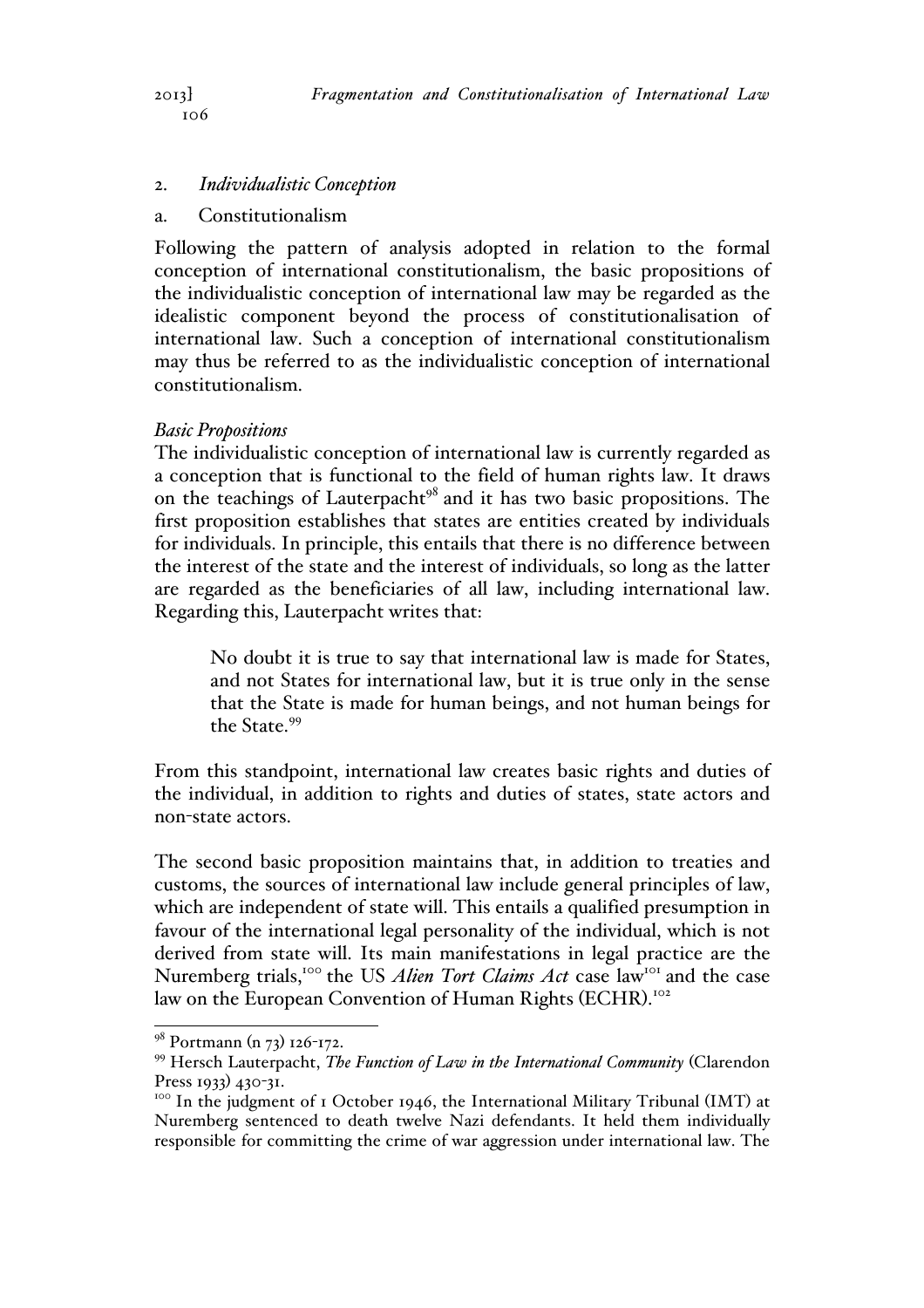#### *Purpose of Constitutionalism*

The basic propositions of the individualistic conception of international law show that, as a conception functional to the field of human rights, it pursues a teleological and normative approach to international law. Hence, the conception of international constitutionalism grounded on the individualistic conception of international law recognises that the ultimate beneficiary of the international legal system is the world community of individuals. <sup>103</sup> It then assesses the legitimacy and coherence of international law against this assumption. Viewed from this angle, the individualistic conception turns out to be an interpretive, non-binding device.

By establishing that the primary normative unit is the individual rather than the State, <sup>104</sup> the individualistic conception of international law recognises that the boundaries of international law are not limited to horizontal relationships between sovereign states. Likewise, certain scholarship maintains that international law is entirely based on an individualized view of sovereignty<sup>105</sup> where the principles of equality and

enacted in 1789 that allows non-US citizens to bring a tort action in US courts 'for violation of the law of nations or a treaty of the United States'. In the *Kadic* v. *Karadzic II* judgment of 1995, the Court of Appeals affirmed that private entities can violate international norms of *jus cogens*. It held that *jus cogens* norms equally apply to individuals acting on behalf of the state or of a non-state entity, therefore they cannot be judged by different standards. *Kadic* v. *Karadzic II* (US Court of Appeals, Second Circuit, 1995) (Chief Judge Newman), (1997) 104 ILR 149.<br><sup>102</sup> Convention for the Protection of Human Rights and Fundamental Freedoms

(European Convention of Human Rights, as amended) ETS No. 5; 213 UNTS 221. In *Loizidou v. Turkey*, for example, the ECtHR affirmed that the ECHR 'is an instrument for the protection of individual human beings'. *Loizidou v Turkey I*, (1995) Series A No 310, para 75.

<sup>103</sup> Anne Peters, 'Membership in the Global Constitutional Community' in Klabbers, Peters and Ulfstein  $(n, 55)$  155.

<sup>104</sup> cf Fernando R Tesón, 'The Kantian Theory of International Law' (1992) 92 Columbia L Rev 53, 54.

<sup>105</sup> Anne Peters, 'Humanity as the A and  $\Omega$  of Sovereignty' (2009) 20 EJIL 513, 515ff. Against Peters's position, see Emilie Kidd White, Catherine E Sweetser, Emma Dunlop and Amrita Kapur, 'Humanity as the A and  $Ω$  of Sovereignty: Four Replies to Anne Peters' (2009) 20 EJIL 545. See also Anne Peters, 'Humanity as the A and  $\Omega$ 

IMT held that Germany was a party of the Kellogg-Briand Pact of 1928 prohibiting the use of war as an instrument of national policy. Subsequently, it established that aggressive war was not only illegal under international law, but that it should be treated as an international crime. It derived this status from general principles of justice instead of the provisions of the treaty itself. It then established the presumption that the international crime of aggression entails international responsibility of individuals and not of states. *In re Goering and Others, Judgement of the Nuremberg International Military Tribunal* (1947) 41 AJIL 172, 220-221.<br><sup>101</sup> *Alien Tort Claims Act*, 28 USC §1350. The Alien Tort Act is a civil procedure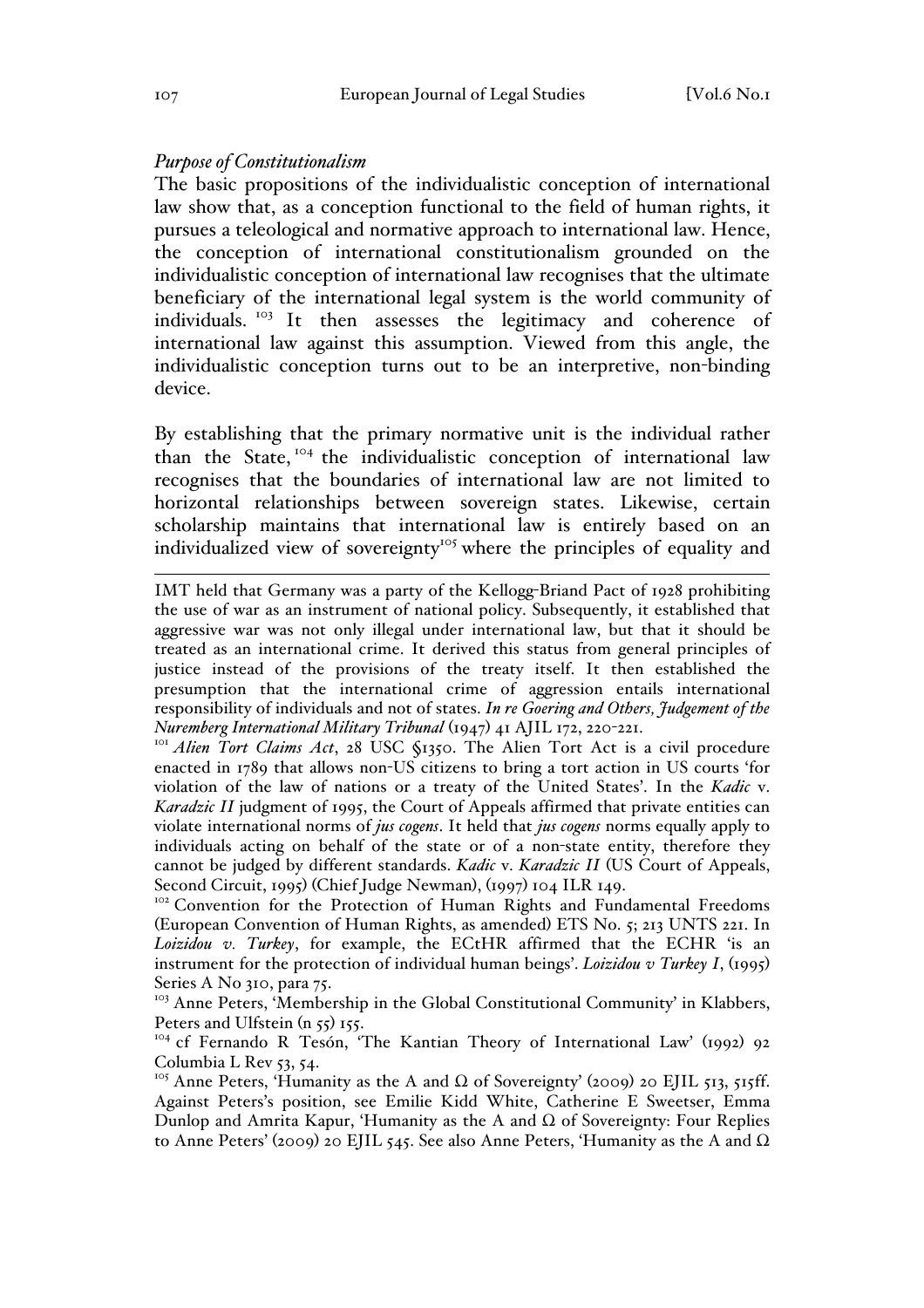human dignity constitute the pillars of the international legal system.<sup>106</sup> This suggests that the teleological perspective embodied in the individualistic conception of international law extends far beyond international human rights law.

# b. Constitutionalisation

According to the procedural definition of constitutionalism, 107 constitutionalisation is the process of implementation of the normative components of constitutionalism. In this case, it represents the methodology used to interpret clusters of international provisions in light of the basic propositions of the individualistic conception of international law. As long as the individualistic conception of international law is a teleological conception, an argument is made that a possible constitutional matrix grounded on its two basic propositions should be based on the twin concepts of human dignity and human rights. From this perspective, implementation of the normative components of constitutionalism turns out to be based on a human rights constraint, which, in turn, entails the idea of rule of law.

Within the individualistic conception of international constitutionalism, the process of operationalization of the rule of law possesses four normative features. The first feature acknowledges that individuals are decision-makers. This characteristic stems from the presumption in favour of the personality of international law of the natural person.<sup>108</sup> A similar argument is put forward by Peters, who argues that the natural person is 'the ultimate unit of legal concern'<sup>109</sup> and partakes in the process of creation of international norms by virtue of her participatory rights.<sup>110</sup>

The second feature establishes that the rule of law is a means for the empowerment of individuals. It stems from the assumption that the individual possesses rights and obligations under international law, irrespective of nationality concerns<sup>111</sup> and entails that the function of the rule of law consists in creating the conditions for the fulfilment of the

<sup>111</sup> ibid 174.

of Sovereignty: A Rejoinder to Emily Kidd White, Catherine E. Sweetser, Emma Dunlop and Amrita Kapur' (2009) 20 EJIL 569.

<sup>&</sup>lt;sup>106</sup> Peters, *Humanity as the A and*  $\Omega$  (n 105) 515 ff.<br><sup>107</sup> Tsagourias (n 75).

<sup>&</sup>lt;sup>108</sup> As established by the basic propositions of the individualistic conception of international law.<br><sup>109</sup> Anne Peters, *Membership in the Global Constitutional Community* (n 103) 155.

<sup>&</sup>lt;sup>110</sup> ibid 160. Peters also writes that 'the individual capacity to claim [before an international tribunal] is a limited functional equivalent to the law-making power of states'. ibid 161.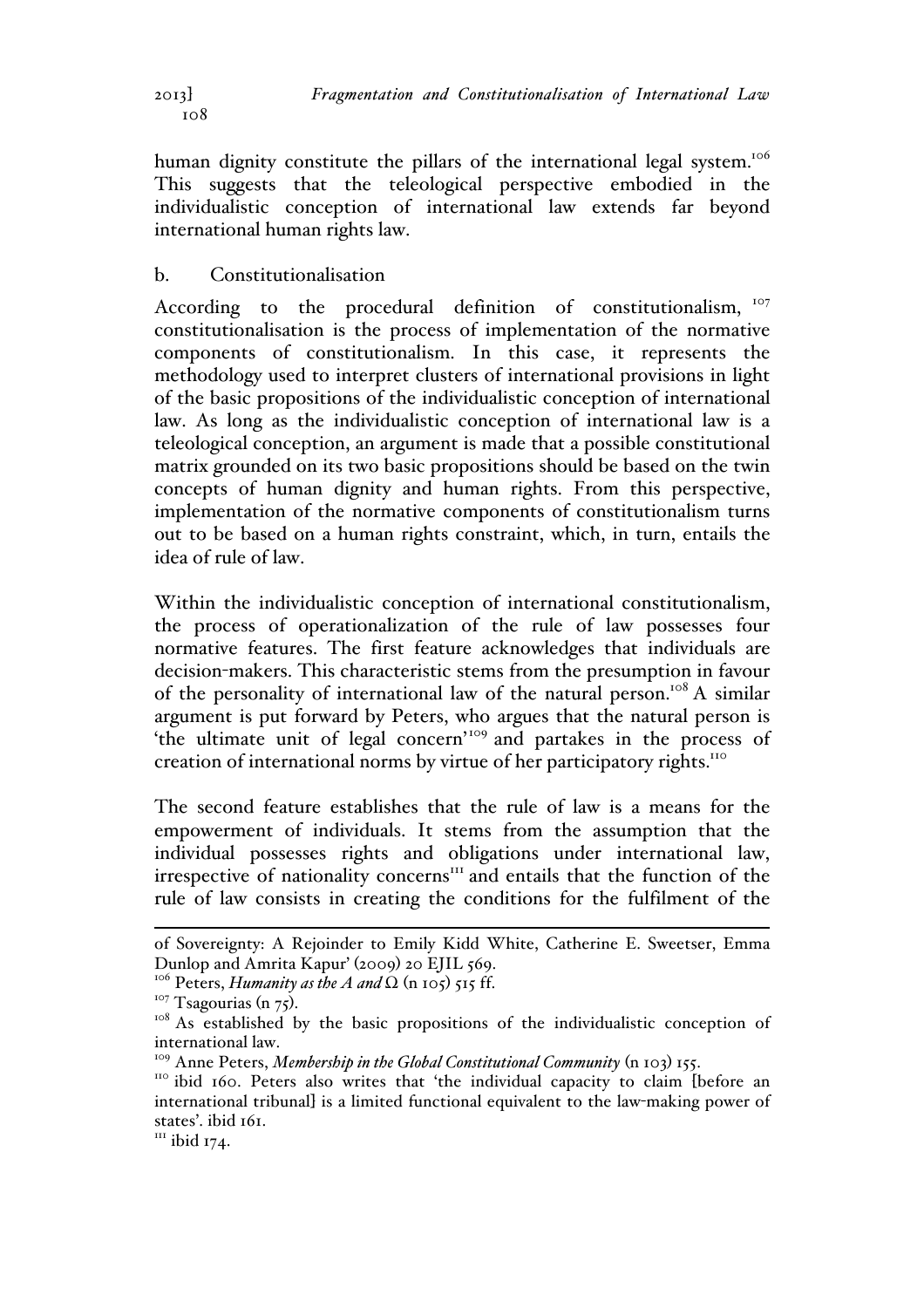individual's needs, both as a single and in society. The UN Secretary-General, for example, writes that the rule of law is a powerful tool for the empowerment of individuals and civil society.<sup>112</sup>

The third feature recognises the value-oriented character of the process of implementation of the rule of law. It is derived from the normative concept of human dignity. The UN Secretary-General, for example, stresses that engagement in the rule of law assistance rests upon the 'need to evaluate the impact of [its] programming *on the lives of the peoples* the Organization serves'.<sup>113</sup> This entails that the operationalization of the rule of law requires the constant participation of local communities in the various decision-making and verification processes.

The fourth feature acknowledges that the rule of law as a mere concept is not enough.<sup>114</sup> For instance, Ringers writes that to become operational, the idea of the rule of law should be accompanied by a structured procedure.<sup>115</sup> In context of the individualistic conception of constitutionalism, this process of operationalization of the rule of law fosters a bottom-up perspective<sup>116</sup> while recognising the existence of several decision-making levels, including the individual.

The observations above suggest that a possible constitutional matrix may be represented by the normative structure of the right to development, as set forth in the UN Declaration on the Right to Development of 1986.<sup>117</sup>

<sup>&</sup>lt;sup>112</sup> Report of the Secretary-General, 'Annual Report on Strengthening and Coordinating United Nations Rule of Law Activities' (2009) UN Doc A/64/298, paras 42-45.

<sup>&</sup>lt;sup>113</sup> Report of the Secretary-General, 'Strengthening and Coordinating United Nations Rule of Law' (2008) UN Doc A/63/226, para 64 (emphasis added).<br><sup>114</sup> Report of the Secretary-General, 'In Larger Freedom: Towards Development,

Security and Human Rights for All' (2005) UN Doc A/59/2005, para 133.

<sup>&</sup>lt;sup>115</sup> Thom Ringer, 'Development, Reform, and the Rule of Law: Some Prescriptions for a Common Understanding of the "Rule of Law" and its Place in Development

Theory and Practice' (2007) 10 Yale Human Rights & Development L J 186.<br><sup>116</sup> '[S]tates should not be conceived as the 'primary' subjects of international law'. Peters (n 103) 179. See also Janet K Levit, 'Bottom-Up International Lawmaking: Reflections on the New Haven School of International Law' (2007) 32 Yale J Intl L 395. In favour of a state-centered conception of international law, see Jack L Goldsmith and Eric A Posner, *The Limits of International Law* (OUP 2005).<br><sup>117</sup> UNGA Res 41/128 (4 December 1986) UN Doc A/RES/41/128. For a historical and

normative account, see Isabella D Bunn, *The Right to Development and International Economic Law: Legal and Moral Dimensions* (Hart 2012); Richard N Kiwanuka, 'Developing Rights: The UN Declaration on the Right to Development' (1988) 35 NILR 257. On the legal rationale behind the right to development, see Stephen P Marks, 'Obligations to Implement the Right to Development: Philosophical, Political and Legal Rationales' in Bård A Andreassen and Stephen P Marks (eds),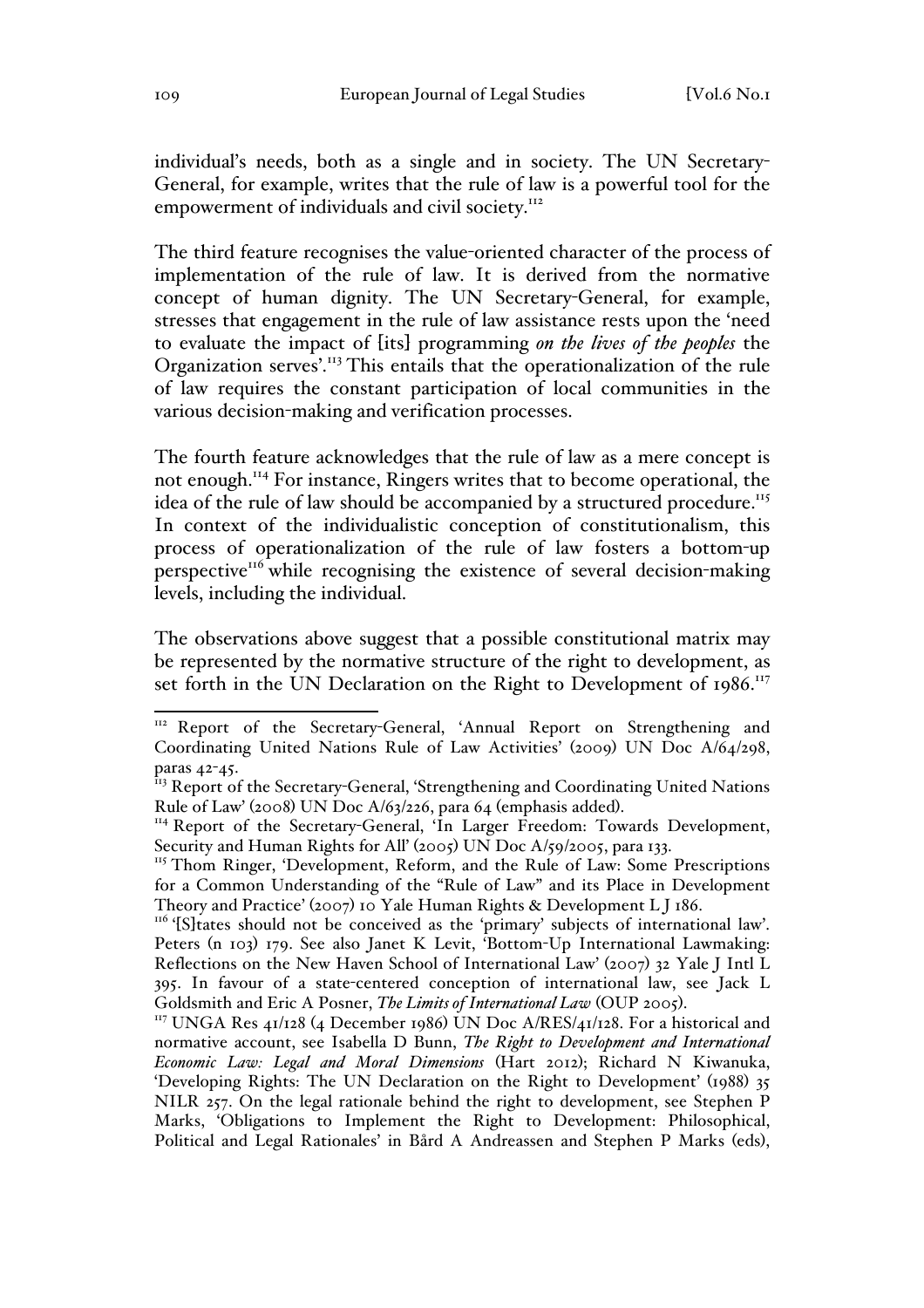There are three reasons supporting this view. First, solemnly proclaimed as a human right in itself, the Declaration on the Right to Development comprises all other human rights. It is therefore regarded as a particular vector of human rights.<sup>118</sup> Second, it is a procedural right. The UN Independent Expert on the Right to Development, for instance, suggests that one way to implement the right to development consists in adopting development compacts. The latter require specific negotiations on a caseby-case basis.<sup>119</sup> Such negotiations must ensure the prioritization of certain basic commitments,<sup>120</sup> popular participation<sup>121</sup> and the accountability of the actors involved.<sup>122</sup> Third, the process of operationalization of the right to development through development compacts turns out to be consistent with the bottom-up conception of the rule of law. Implementation of a global compact would thus represent a constitutional outcome, according to the procedural definition of constitutionalism.

### c. Fragmentation and Constitutionalisation

The findings of the analysis carried out in the previous sub-section shows that as long as the ultimate purpose of the individualistic conception of constitutionalism does not consist in solving normative conflicts,

Development as a Human Right: Legal, Political and Economic Dimensions (2<sup>nd</sup> ed, Intersentia 2010) 73, 90-98. On the issue of justiciability of the right to development, see Amartya Sen, 'Human rights and Development' in Andreassen and Marks (eds), ibid 3, 8-9; Martin Scheinin, 'Advocating the Right to Development through Complaint Procedures under Human Rights treaties' in Andreassen and Marks (eds), ibid, 339ff.

<sup>&</sup>lt;sup>118</sup> Arjun Sengupta, 'The Human Right to Development' (2004) 32 Oxford Development Studies 183, 191 (arguing that the right to development represents a right to a process of development or a meta-right). 119 UNHCHR 'First Report of the Independent Expert on the Right to

Development, Dr. Arjun

Sengupta' (27 July 1999) UN Doc E/CN.4/1999/WG.18/2, para 34. Arjun Sengupta, 'On the Theory and Practice of the Right to Development' (2002) 24 Human Rights Quarterly 837, 880-83.<br><sup>120</sup> Priority should be accorded to the protection of the worst-off, the poorest and

the most vulnerable. See UN Independent Expert on the Right to Development (n <sup>119</sup>), paras 32 and 69–76. 121 A passage from the Global Consultation report reads: 'participation is the right

through which all other rights in the Declaration on the Right to Development are exercised and protected'. Report of the Secretary-General 'Global Consultation on the Right to Development as a Human Right' (1990) UN Doc E/CN.4/1990/9/Rev.1, para 177.

 $^{722}$  For example, the UN Independent Expert writes that '[the responsibility of states] is complementary to the individuals' responsibility […] and is just *for the creation of the conditions for realizing*, not for actually realizing the right to development. Only the individuals themselves can do this'. UN Independent Expert on the Right to Development (n 119), para 41 (emphasis added).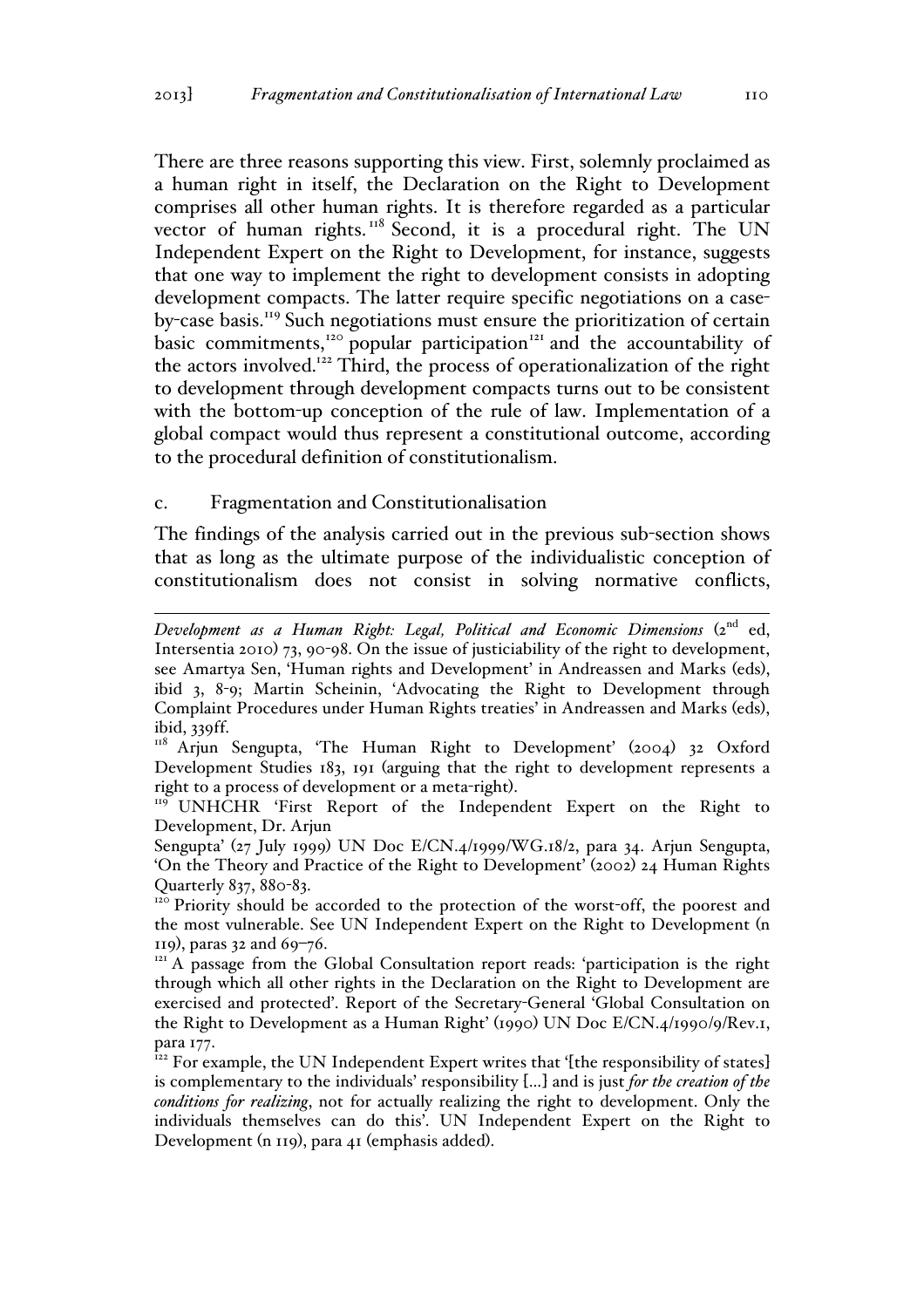fragmentation is not a component of the process of constitutionalisation. This suggests that the individualistic conception of constitutionalism does not aim at restoring coherence within the international legal system. Hence, it cannot be regarded as a remedy to the phenomenon of fragmentation of positive international law.

As noted above in relation to the formal conception of international constitutionalism, the process of constitutionalisation of selected regimes of international law entails a functional approach to international law. Likewise, the process of constitutionalisation implementing the basic propositions of the individualistic conception of international law entails a teleological, that is to say functional, approach to international law. This further strengthens the conclusion that the teleological matrix does not represent a remedy to the phenomenon of fragmentation of positive international law.

However, the main difference between the two constitutional matrices is that they do not rely upon the same model of legal reasoning. Consequently, as the constitutional matrix implementing the tenets of the individualistic conception of constitutionalism does not double the findings of the ILC Report on Fragmentation, it turns out to be an interpretive instrument of international law endowed with conceptual autonomy.

## 3. *Actor Conception*

The actor conception is currently regarded as the minoritarian conception of international law. It proposes a policy-oriented approach to international law and draws on the teachings of the scholars of the New Haven school of international law.<sup>123</sup> It has two basic propositions. The first proposition establishes that international law is not a set of rules but a process of authoritative decision-making. The second proposition maintains that participation in the decision-making process is open to all those state and non-state actors that have authoritative power. Its main manifestations in legal practice are the *Reineccius et al v Bank for International Settlements* case,<sup>124</sup> the *International Tin Council* case<sup>125</sup> and the *Sandline v Papua New Guinea* award.<sup>126</sup>

 $123$  Portmann (n 73) 208-242.

 $124$  In its judgment of 2002, the Permanent Court of Arbitration declared the Bank for International Settlements (BIS) an international person. Created in 1930 by two international treaties, the BIS is chartered as a 'Company by limited shares' under Swiss law. Its shares are held by some of the contracting governments and private parties. The Permanent Court of Arbitration ruled on the legality of the BIS Board of Directors' proposal to amend the BIS Statutes in order to recall all privately held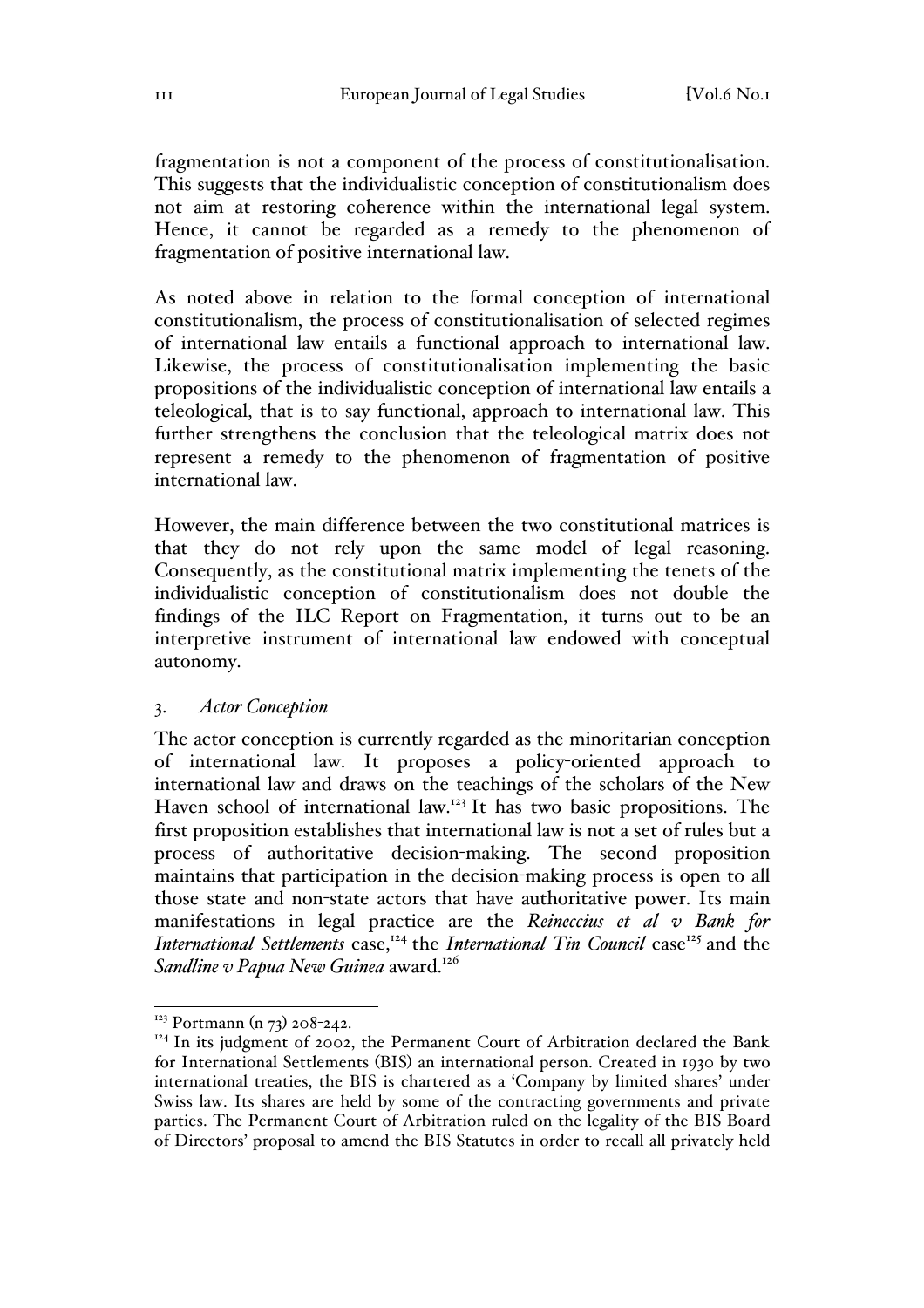Like the individualistic conception, this policy-oriented conception of international law is also a teleological conception of international law. Such a characteristic stems from a two-fold consideration. First, the actor conception establishes the presumption that law is a means for creating a global public order of human dignity.<sup>127</sup> A world order of human dignity is described as 'one which approximates the optimum access by all human

 shares against payment of compensation. The arbitral tribunal established that 'the functions of the Bank were essentially public international in their character'. It held that the BIS was an international organisation and concluded that the applicable law was international law, not municipal law. It thus found that there was no violation of the BIS Constitutive Instruments. In addition, it established that under general international law on expropriation, the share recall was lawful. However, after further research into international case law on compensation for expropriation, it found that BIS owed full compensation to its former private shareholders. Permanent Court of Arbitration, *Dr. Horst Reineccius, First Eagle SoGen Funds, Inc., Mr. Pierre Mathier and La Société de Concours Hippique de la Châ*tre, v. *Bank for International Settlements*, Partial Award on the Lawfulness of the Recall of the Privately Held Shares and the Applicable Standards for Valuation of those Shares, 8 January 2001, (2003) 15 World Trade and Arbitration Materials 73.

<sup>125</sup> Recalling the conclusions of the ICJ Advisory Opinion on *Reparation for Injuries*, the ECJ Advocate-General Darmon declared that the International Tin Council (ITC) possessed personality in international law, since it was an independent organ having its own decision-making power. Drawing from this assumption, the English Court of Appeal concluded that this precluded liability of member states for the debts of the organization, even in the absence of any international rule declaring such liability. Case C-241/87 *Maclaine Watson & Company Limited* v. *Council and Commission of the European Communities* [1990] ECR I-01797, Opinion of M Darmon, para 133; *Maclaine Watson & Co Ltd* v. *Department of Trade and Industry; J. H. Rayner (Mincing Lane)* v. *Department of Trade and Industry and Others*, England, Court of Appeal, 1988, (1989) 80 ILR 49, 108.

<sup>126</sup> The dispute arised from the interpretation of the agreement between Papua New Guinea and Sandline International Inc. establishing that Sandline would provide military and security services to Papua New Guinea against payment of a fee of 36 million US dollars, in two instalments. Following the refusal by Papua New Guinea to pay the second instalment, an *ad hoc* arbitral tribunal was constituted to settle the dispute. According to terms of the agreement, the parties chose English law as the applicable law. However, the arbitral tribunal held that, as a contract concluded by a state, public international law was the applicable law. It also pointed out that international law forms a part of English law. The arbitral tribunal thus established that a state cannot rely on its internal law for justifying the non-performance of an international obligation and concluded that the contractual obligation still existed and ordered Papua New Guinea to pay the second fee to Sandline. *Sandline Inc.* v. *Papua New Guinea*, Interim Award, 9 October 1998, (2000) 117 ILR 552, paras 10-13.

<sup>127</sup> Siegfried Wiessner, 'Law as a Means to a Public Order of Human Dignity: The Jurisprudence of Michael Reisman' (2009) 34 Yale J Intl L 525, 528. Myres S McDougal, 'Perspectives for an International Law of Human Dignity' (1959) 53 American Society Intl L Proceedings 107.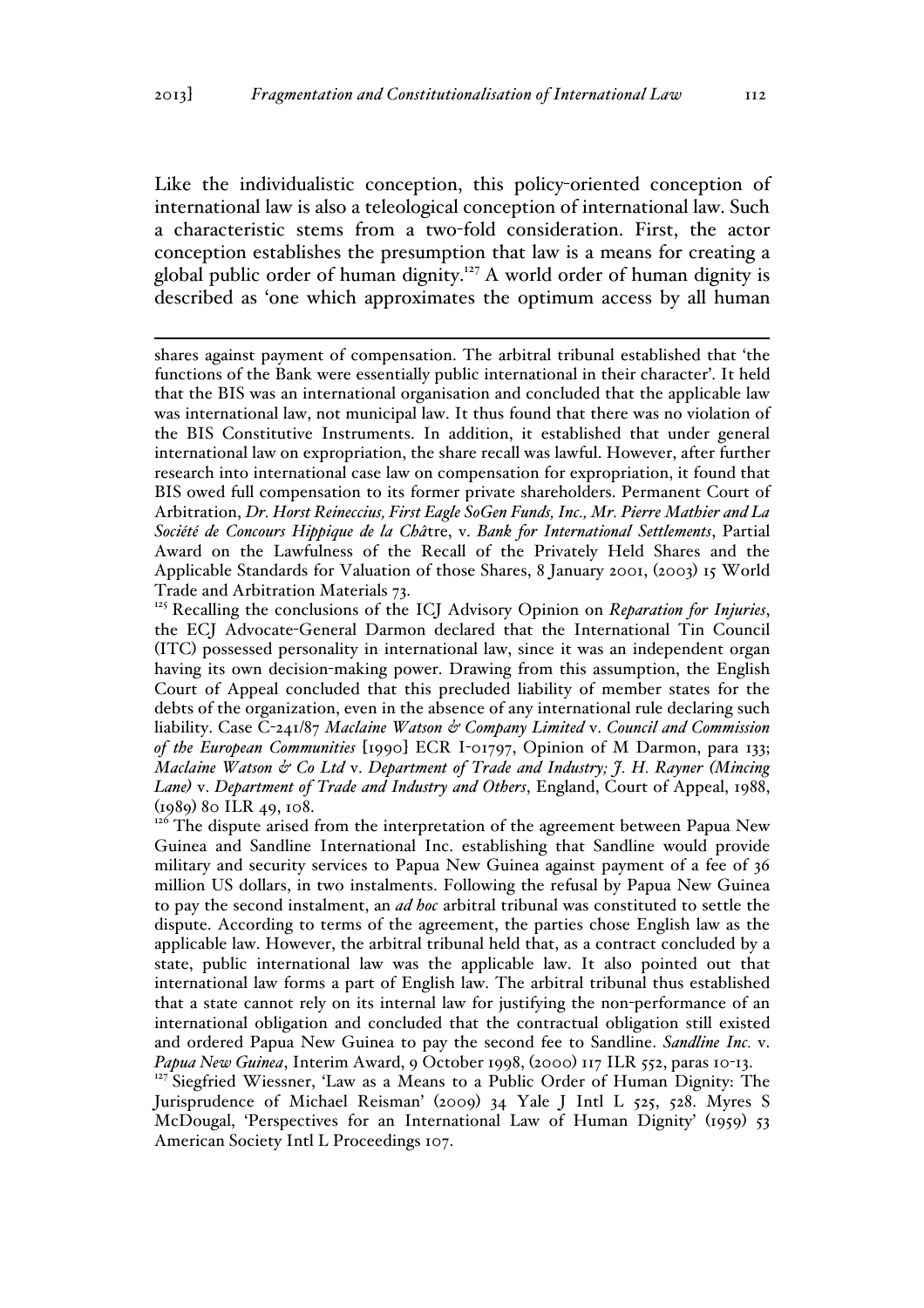beings to all things they cherish: power, wealth, enlightenment, skill, wellbeing, affection, respect, and rectitude<sup>'.128</sup> Second, like the individualistic conception of international law, it recognises that the natural person is the ultimate beneficiary of all law. Wiessner, for example, writes that 'an ideal legal order should allow all individuals, and particularly the weakest among them, to realize themselves and accomplish their aspirations'.<sup>129</sup>

However, the two conceptions of international law rely upon different methodological approaches. On one hand, the actor conception does not provide any definition of human dignity. It acknowledges that the process of law-making consists of a sequence of authoritative and controlling decisions.<sup>130</sup> On the other hand, the individualistic conception of international law implies that commitment to individual empowerment is based on the idea of rule of law while the policy-oriented approach fostered by the actor conception does not acknowledge international law as a system of rules. This suggests that the actor conception of international law does not recognise the idea of constitutionalisation of international law altogether.

## IV. CONCLUSION

The elusive challenge of restoring unity in international law has fascinated generations of scholars. The nascent literature on constitutionalism beyond the state is the last attempt to organize the body of international laws into a predictable, value-oriented system of rules. However, as a system created by state consent, international law proves to be a system crystallized on international practice rather than constrained by superior rules. Whether this makes the hunt for unity of the system an impossible task, the issue of coherence of existent international rules and principles represents the ultimate goal of existent methodological approaches to fragmentation, including global constitutionalism.

Current conceptions of constitutionalism in international law conflate the idea of unity and coherence of the system. This results in a lack of terminological and theoretical consensus among scholars, which ultimately undermines the ultimate purpose of such conceptions. In particular, constitutional interpretations of international law attempt to tackle the perceived phenomenon of fragmentation of international law by creating

<sup>&</sup>lt;sup>128</sup> W Michael Reisman, Sigfried Wiessner and Andrew R Willard, 'The New Haven School: A Brief Introduction' (2007) 32 Yale J Intl L 575, 576.

 $129$  Wiessner (n 127) 531.

<sup>&</sup>lt;sup>130</sup> Eisuke Suzuki, 'The New Haven School of International Law: An Invitation to a Policy-Oriented Jurisprudence' (1974) 1 Yale Studies in World Public Order 1, 29.